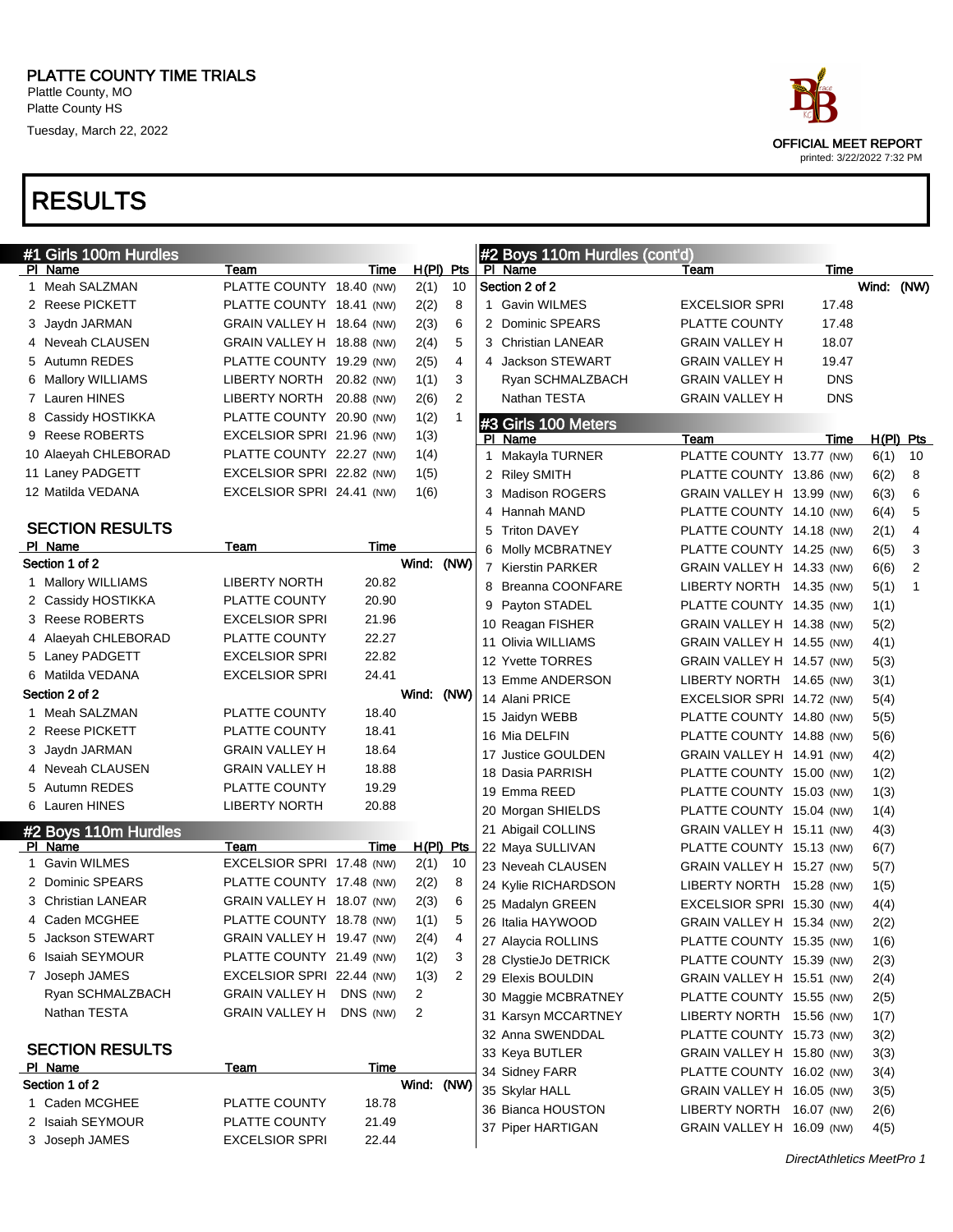| ace                                                       |
|-----------------------------------------------------------|
| <b>OFFICIAL MEET REPORT</b><br>printed: 3/22/2022 7:32 PM |

| #3 Girls 100 Meters (cont'd) |                           |            |            |           |   | #3 Girls 100 Meters (cont'd)         |                                                        |            |            |                |
|------------------------------|---------------------------|------------|------------|-----------|---|--------------------------------------|--------------------------------------------------------|------------|------------|----------------|
| PI Name                      | Team                      | Time       |            | H(PI) Pts |   | PI Name                              | Team                                                   | Time       |            |                |
| 38 Celsi COFFEY              | GRAIN VALLEY H 16.24 (NW) |            | 3(6)       |           |   | Alyssa CARVER                        | <b>GRAIN VALLEY H</b>                                  | <b>DNS</b> |            |                |
| 39 Nina BENZER               | PLATTE COUNTY 16.39 (NW)  |            | 3(7)       |           |   | Megan PRESTIA                        | <b>GRAIN VALLEY H</b>                                  | <b>DNS</b> |            |                |
| 40 Candace JOHNSON           | LIBERTY NORTH 16.55 (NW)  |            | 2(7)       |           |   | Section 5 of 6                       |                                                        |            | Wind: (NW) |                |
| 41 Cassidy GARZA             | EXCELSIOR SPRI 17.40 (NW) |            | 4(6)       |           | 1 | <b>Breanna COONFARE</b>              | <b>LIBERTY NORTH</b>                                   | 14.35      |            |                |
| 42 Catalina EDDY             | LIBERTY NORTH 17.88 (NW)  |            | 2(8)       |           |   | 2 Reagan FISHER                      | <b>GRAIN VALLEY H</b>                                  | 14.38      |            |                |
| Alyssa CARVER                | <b>GRAIN VALLEY H</b>     | DNS (NW)   | 4          |           |   | 3 Yvette TORRES                      | <b>GRAIN VALLEY H</b>                                  | 14.57      |            |                |
| Megan PRESTIA                | <b>GRAIN VALLEY H</b>     | DNS (NW)   | 4          |           |   | 4 Alani PRICE                        | <b>EXCELSIOR SPRI</b>                                  | 14.72      |            |                |
| Averie ALLEN                 | <b>LIBERTY NORTH</b>      | DNS (NW)   | 3          |           |   | 5 Jaidyn WEBB                        | PLATTE COUNTY                                          | 14.80      |            |                |
| <b>Kenzie PALMER</b>         | PLATTE COUNTY             | DNS (NW)   | 5          |           |   | 6 Mia DELFIN                         | PLATTE COUNTY                                          | 14.88      |            |                |
| Sydney JARVIS                | <b>EXCELSIOR SPRI</b>     | DNS (NW)   | 6          |           |   | 7 Neveah CLAUSEN                     | <b>GRAIN VALLEY H</b>                                  | 15.27      |            |                |
|                              |                           |            |            |           |   | <b>Kenzie PALMER</b>                 | PLATTE COUNTY                                          | <b>DNS</b> |            |                |
| <b>SECTION RESULTS</b>       |                           |            |            |           |   | Section 6 of 6                       |                                                        |            | Wind: (NW) |                |
| PI Name                      | Team                      | Time       |            |           |   | 1 Makayla TURNER                     | PLATTE COUNTY                                          | 13.77      |            |                |
| Section 1 of 6               |                           |            | Wind: (NW) |           |   | 2 Riley SMITH                        | PLATTE COUNTY                                          | 13.86      |            |                |
| 1 Payton STADEL              | PLATTE COUNTY             | 14.35      |            |           |   | 3 Madison ROGERS                     | <b>GRAIN VALLEY H</b>                                  | 13.99      |            |                |
| 2 Dasia PARRISH              | PLATTE COUNTY             | 15.00      |            |           | 4 | Hannah MAND                          | PLATTE COUNTY                                          | 14.10      |            |                |
| 3 Emma REED                  | PLATTE COUNTY             | 15.03      |            |           | 5 | Molly MCBRATNEY                      | PLATTE COUNTY                                          | 14.25      |            |                |
| 4 Morgan SHIELDS             | PLATTE COUNTY             | 15.04      |            |           | 6 | <b>Kierstin PARKER</b>               | <b>GRAIN VALLEY H</b>                                  | 14.33      |            |                |
| 5 Kylie RICHARDSON           | <b>LIBERTY NORTH</b>      | 15.28      |            |           |   | 7 Maya SULLIVAN                      | PLATTE COUNTY                                          | 15.13      |            |                |
| 6 Alaycia ROLLINS            | PLATTE COUNTY             | 15.35      |            |           |   | Sydney JARVIS                        | <b>EXCELSIOR SPRI</b>                                  | <b>DNS</b> |            |                |
| 7 Karsyn MCCARTNEY           | <b>LIBERTY NORTH</b>      | 15.56      |            |           |   | #4 Boys 100 Meters                   |                                                        |            |            |                |
| Section 2 of 6               |                           |            | Wind: (NW) |           |   | PI Name                              | Team                                                   | Time       |            | $H(PI)$ Pts    |
| 1 Triton DAVEY               | PLATTE COUNTY             | 14.18      |            |           |   | 1 Victor SEWANKAMBO                  | PLATTE COUNTY 11.74 (NW)                               |            | 11(1)      | 10             |
| 2 Italia HAYWOOD             | <b>GRAIN VALLEY H</b>     | 15.34      |            |           |   | 2 Garrett SMITH                      | PLATTE COUNTY 11.99 (NW)                               |            | 11(2)      | 8              |
| 3 ClystieJo DETRICK          | PLATTE COUNTY             | 15.39      |            |           |   | 3 Donovan PAIGE                      | EXCELSIOR SPRI 12.00 (NW)                              |            | 11(3)      | 6              |
| 4 Elexis BOULDIN             | <b>GRAIN VALLEY H</b>     | 15.51      |            |           | 4 | Caleb LARSON                         | GRAIN VALLEY H 12.10 (NW)                              |            | 10(1)      | 5              |
| 5 Maggie MCBRATNEY           | PLATTE COUNTY             | 15.55      |            |           | 5 | <b>Trevor SCOTT</b>                  | PLATTE COUNTY 12.11 (NW)                               |            | 11(4)      | $\overline{4}$ |
| 6 Bianca HOUSTON             | <b>LIBERTY NORTH</b>      | 16.07      |            |           | 6 | Cameron WOLFE                        | PLATTE COUNTY 12.16 (NW)                               |            | 10(2)      | 3              |
| 7 Candace JOHNSON            | <b>LIBERTY NORTH</b>      | 16.55      |            |           |   | 7 Jordan JONES                       | GRAIN VALLEY H 12.19 (NW)                              |            | 10(3)      | 2              |
| 8 Catalina EDDY              | <b>LIBERTY NORTH</b>      | 17.88      |            |           |   | 8 Cole RHODEN                        | PLATTE COUNTY 12.36 (NW)                               |            | 9(1)       | 1              |
| Section 3 of 6               |                           |            | Wind: (NW) |           |   | 9 Nathan WALLS                       | PLATTE COUNTY 12.39 (NW)                               |            | 10(4)      |                |
| 1 Emme ANDERSON              | <b>LIBERTY NORTH</b>      | 14.65      |            |           |   | 10 Creighton MCKENNA                 | LIBERTY NORTH 12.40 (NW)                               |            | 10(5)      |                |
| 2 Anna SWENDDAL              | PLATTE COUNTY             | 15.73      |            |           |   | 11 Dom KORYCKI                       | GRAIN VALLEY H 12.46 (NW)                              |            | 11(5)      |                |
| 3 Keya BUTLER                | <b>GRAIN VALLEY H</b>     | 15.80      |            |           |   | 12 Anthony BURCH                     | GRAIN VALLEY H 12.48 (NW)                              |            | 7(1)       |                |
| 4 Sidney FARR                | PLATTE COUNTY             | 16.02      |            |           |   | 13 Bryan JENNINGS                    | PLATTE COUNTY 12.51 (NW)                               |            | 9(2)       |                |
| 5 Skylar HALL                | <b>GRAIN VALLEY H</b>     | 16.05      |            |           |   | 14 Jordan BURNETT                    | PLATTE COUNTY 12.52 (NW)                               |            | 11(6)      |                |
| 6 Celsi COFFEY               | <b>GRAIN VALLEY H</b>     | 16.24      |            |           |   | 15 Andrew ARMSTRONG                  | EXCELSIOR SPRI 12.53 (NW)                              |            | 11(7)      |                |
| 7 Nina BENZER                | PLATTE COUNTY             | 16.39      |            |           |   | 16 Samuel VAN DYNE                   | LIBERTY NORTH 12.54 (NW)                               |            | 8(1)       |                |
| Averie ALLEN                 | <b>LIBERTY NORTH</b>      | <b>DNS</b> |            |           |   | 17 Gage FORKNER                      | GRAIN VALLEY H 12.59 (NW)                              |            | 9(3)       |                |
| Section 4 of 6               |                           |            | Wind: (NW) |           |   | 18 Toby INMAN                        | GRAIN VALLEY H 12.63 (NW)                              |            | 7(2)       |                |
| 1 Olivia WILLIAMS            | <b>GRAIN VALLEY H</b>     | 14.55      |            |           |   | 19 James SCHEWMAKER                  | GRAIN VALLEY H 12.66 (NW)                              |            | 8(2)       |                |
| 2 Justice GOULDEN            | <b>GRAIN VALLEY H</b>     | 14.91      |            |           |   | 20 Roman GILCHRIST                   | LIBERTY NORTH 12.66 (NW)                               |            | 3(1)       |                |
| 3 Abigail COLLINS            | <b>GRAIN VALLEY H</b>     | 15.11      |            |           |   | 21 Jaidon EVANS                      | LIBERTY NORTH 12.70 (NW)                               |            | 3(2)       |                |
| 4 Madalyn GREEN              | <b>EXCELSIOR SPRI</b>     | 15.30      |            |           |   | 22 Connor MCKENNA                    | LIBERTY NORTH 12.71 (NW)                               |            | 9(4)       |                |
| 5 Piper HARTIGAN             | <b>GRAIN VALLEY H</b>     | 16.09      |            |           |   |                                      |                                                        |            | 9(5)       |                |
|                              |                           |            |            |           |   |                                      |                                                        |            |            |                |
| 6 Cassidy GARZA              | <b>EXCELSIOR SPRI</b>     | 17.40      |            |           |   | 23 Shia HYCHE<br>24 Christian LANEAR | EXCELSIOR SPRI 12.74 (NW)<br>GRAIN VALLEY H 12.78 (NW) |            | 10(6)      |                |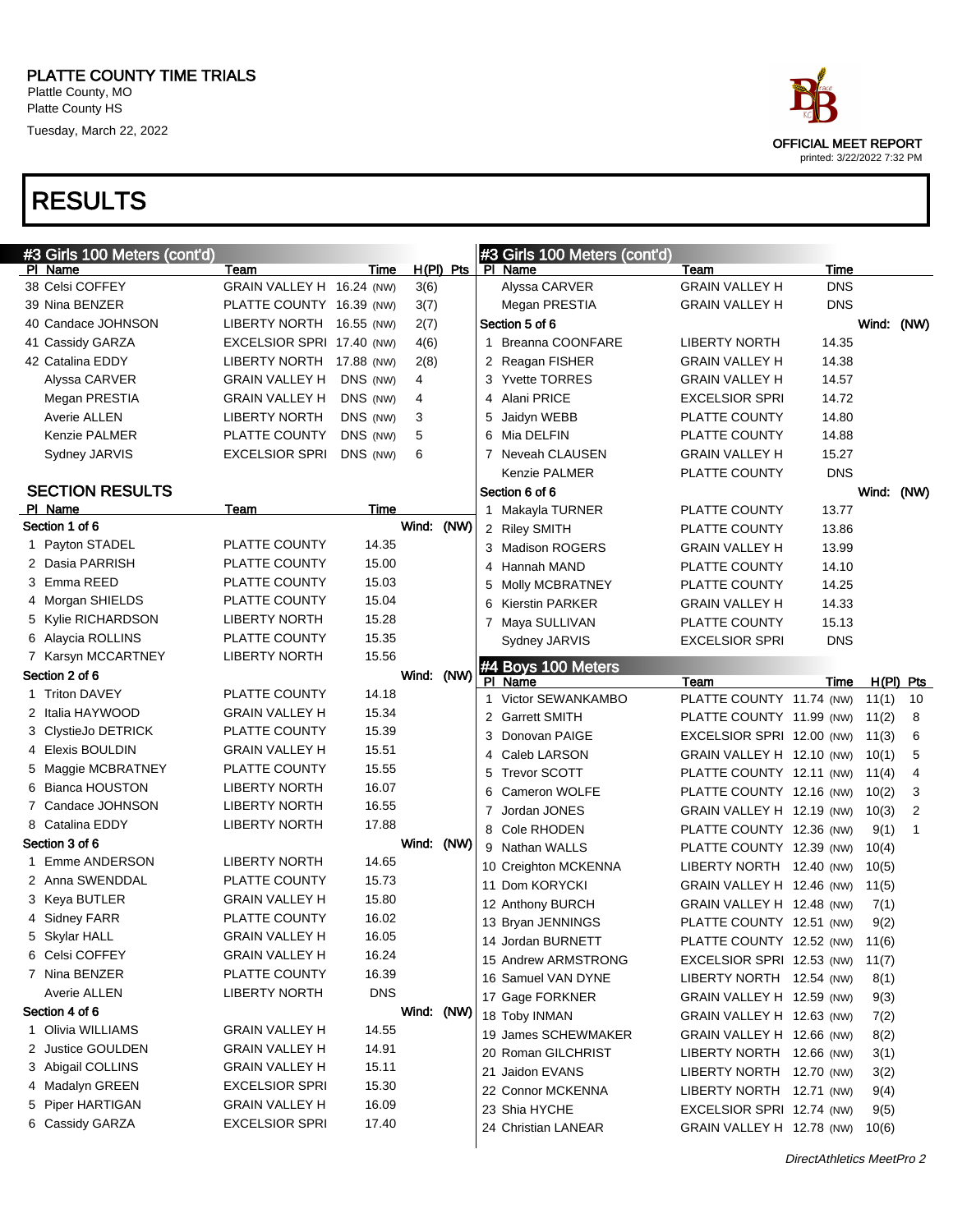

```
OFFICIAL MEET REPORT
printed: 3/22/2022 7:32 PM
```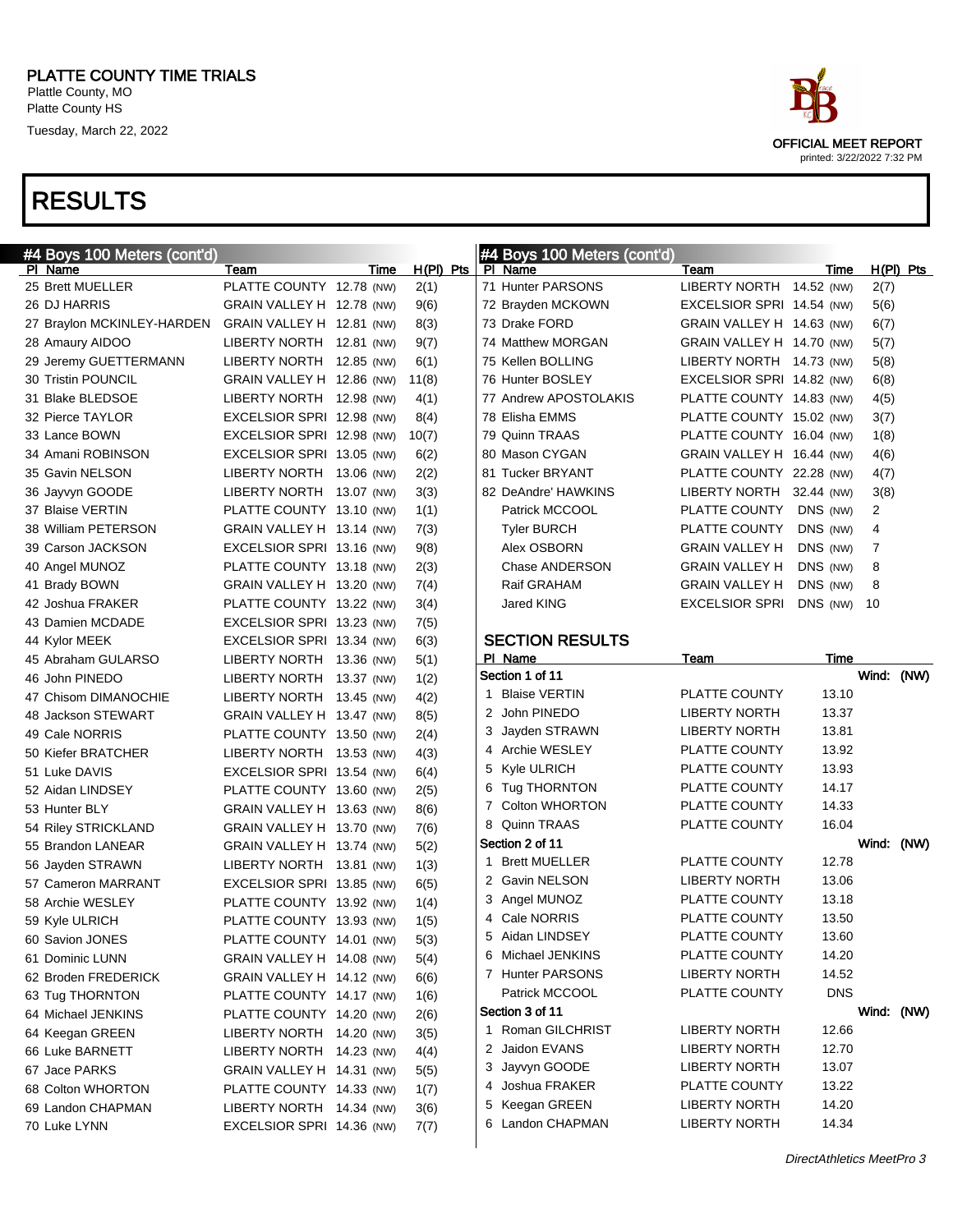

| #4 Boys 100 Meters (cont'd) |                       |            |            |   | #4 Boys 100 Meters (cont'd)            |                       |            |            |            |
|-----------------------------|-----------------------|------------|------------|---|----------------------------------------|-----------------------|------------|------------|------------|
| PI Name                     | Team                  | Time       |            |   | PI Name                                | Team                  | Time       |            |            |
| 7 Elisha EMMS               | PLATTE COUNTY         | 15.02      |            |   | Raif GRAHAM                            | <b>GRAIN VALLEY H</b> | <b>DNS</b> |            |            |
| 8 DeAndre' HAWKINS          | <b>LIBERTY NORTH</b>  | 32.44      |            |   | Section 9 of 11                        |                       |            | Wind: (NW) |            |
| Section 4 of 11             |                       |            | Wind: (NW) |   | 1 Cole RHODEN                          | PLATTE COUNTY         | 12.36      |            |            |
| 1 Blake BLEDSOE             | <b>LIBERTY NORTH</b>  | 12.98      |            |   | 2 Bryan JENNINGS                       | PLATTE COUNTY         | 12.51      |            |            |
| 2 Chisom DIMANOCHIE         | <b>LIBERTY NORTH</b>  | 13.45      |            |   | 3 Gage FORKNER                         | <b>GRAIN VALLEY H</b> | 12.59      |            |            |
| 3 Kiefer BRATCHER           | <b>LIBERTY NORTH</b>  | 13.53      |            |   | 4 Connor MCKENNA                       | <b>LIBERTY NORTH</b>  | 12.71      |            |            |
| 4 Luke BARNETT              | <b>LIBERTY NORTH</b>  | 14.23      |            |   | 5 Shia HYCHE                           | <b>EXCELSIOR SPRI</b> | 12.74      |            |            |
| 5 Andrew APOSTOLAKIS        | <b>PLATTE COUNTY</b>  | 14.83      |            |   | 6 DJ HARRIS                            | <b>GRAIN VALLEY H</b> | 12.78      |            |            |
| 6 Mason CYGAN               | <b>GRAIN VALLEY H</b> | 16.44      |            |   | 7 Amaury AIDOO                         | <b>LIBERTY NORTH</b>  | 12.81      |            |            |
| 7 Tucker BRYANT             | PLATTE COUNTY         | 22.28      |            |   | 8 Carson JACKSON                       | <b>EXCELSIOR SPRI</b> | 13.16      |            |            |
| <b>Tyler BURCH</b>          | PLATTE COUNTY         | <b>DNS</b> |            |   | Section 10 of 11                       |                       |            |            | Wind: (NW) |
| Section 5 of 11             |                       | Wind:      | (NW)       |   | 1 Caleb LARSON                         | <b>GRAIN VALLEY H</b> | 12.10      |            |            |
| 1 Abraham GULARSO           | <b>LIBERTY NORTH</b>  | 13.36      |            |   | 2 Cameron WOLFE                        | PLATTE COUNTY         | 12.16      |            |            |
| 2 Brandon LANEAR            | <b>GRAIN VALLEY H</b> | 13.74      |            |   | 3 Jordan JONES                         | <b>GRAIN VALLEY H</b> | 12.19      |            |            |
| 3 Savion JONES              | PLATTE COUNTY         | 14.01      |            |   | 4 Nathan WALLS                         | PLATTE COUNTY         | 12.39      |            |            |
| 4 Dominic LUNN              | <b>GRAIN VALLEY H</b> | 14.08      |            |   | 5 Creighton MCKENNA                    | <b>LIBERTY NORTH</b>  | 12.40      |            |            |
| 5 Jace PARKS                | <b>GRAIN VALLEY H</b> | 14.31      |            |   | 6 Christian LANEAR                     | <b>GRAIN VALLEY H</b> | 12.78      |            |            |
| 6 Brayden MCKOWN            | <b>EXCELSIOR SPRI</b> | 14.54      |            |   | 7 Lance BOWN                           | <b>EXCELSIOR SPRI</b> | 12.98      |            |            |
| 7 Matthew MORGAN            | <b>GRAIN VALLEY H</b> | 14.70      |            |   | <b>Jared KING</b>                      | <b>EXCELSIOR SPRI</b> | <b>DNS</b> |            |            |
| 8 Kellen BOLLING            | <b>LIBERTY NORTH</b>  | 14.73      |            |   | Section 11 of 11                       |                       |            |            | Wind: (NW) |
| Section 6 of 11             |                       |            | Wind: (NW) |   | 1 Victor SEWANKAMBO                    | PLATTE COUNTY         | 11.74      |            |            |
| 1 Jeremy GUETTERMANN        | <b>LIBERTY NORTH</b>  | 12.85      |            |   | 2 Garrett SMITH                        | PLATTE COUNTY         | 11.99      |            |            |
| 2 Amani ROBINSON            | <b>EXCELSIOR SPRI</b> | 13.05      |            |   | 3 Donovan PAIGE                        | <b>EXCELSIOR SPRI</b> | 12.00      |            |            |
| 3 Kylor MEEK                | <b>EXCELSIOR SPRI</b> | 13.34      |            |   | 4 Trevor SCOTT                         | PLATTE COUNTY         | 12.11      |            |            |
| 4 Luke DAVIS                | <b>EXCELSIOR SPRI</b> | 13.54      |            |   | 5 Dom KORYCKI                          | <b>GRAIN VALLEY H</b> | 12.46      |            |            |
| 5 Cameron MARRANT           | <b>EXCELSIOR SPRI</b> | 13.85      |            | 6 | Jordan BURNETT                         | PLATTE COUNTY         | 12.52      |            |            |
| 6 Broden FREDERICK          | <b>GRAIN VALLEY H</b> | 14.12      |            |   | 7 Andrew ARMSTRONG                     | <b>EXCELSIOR SPRI</b> | 12.53      |            |            |
| 7 Drake FORD                | <b>GRAIN VALLEY H</b> | 14.63      |            |   | 8 Tristin POUNCIL                      | <b>GRAIN VALLEY H</b> | 12.86      |            |            |
| 8 Hunter BOSLEY             | <b>EXCELSIOR SPRI</b> | 14.82      |            |   |                                        |                       |            |            |            |
| Section 7 of 11             |                       | Wind:      | (NW)       |   | #5 Girls 1600 Meters<br><b>PI</b> Name | Team                  | Time       |            | <u>Pts</u> |
| 1 Anthony BURCH             | <b>GRAIN VALLEY H</b> | 12.48      |            |   | 1 Sisely MITCHELL                      | PLATTE COUNTY         | 5:47.00    |            | 10         |
| 2 Toby INMAN                | <b>GRAIN VALLEY H</b> | 12.63      |            |   | 2 Carmen GENTILIA                      | PLATTE COUNTY         | 5:54.93    |            | 8          |
| 3 William PETERSON          | <b>GRAIN VALLEY H</b> | 13.14      |            |   | 3 Amyah GRAYBILL                       | <b>GRAIN VALLEY H</b> | 6:00.89    |            | 6          |
| 4 Brady BOWN                | <b>GRAIN VALLEY H</b> | 13.20      |            |   | 4 Jordan GOSSAGE                       | <b>GRAIN VALLEY H</b> | 6:03.70    |            | 5          |
| 5 Damien MCDADE             | <b>EXCELSIOR SPRI</b> | 13.23      |            |   | 5 Keili STEVENS                        | <b>GRAIN VALLEY H</b> | 6:05.71    |            | 4          |
| 6 Riley STRICKLAND          | <b>GRAIN VALLEY H</b> | 13.70      |            |   | 6 Jacey BREWER                         | <b>EXCELSIOR SPRI</b> | 6:08.77    |            | 3          |
| 7 Luke LYNN                 | <b>EXCELSIOR SPRI</b> | 14.36      |            |   | 7 Kayley BELL                          | <b>GRAIN VALLEY H</b> | 6:09.56    |            | 2          |
| Alex OSBORN                 | <b>GRAIN VALLEY H</b> | <b>DNS</b> |            |   | 8 Gabriella VALVERDE                   | <b>GRAIN VALLEY H</b> | 6:19.59    |            | 1          |
| Section 8 of 11             |                       |            | Wind: (NW) |   | 9 Julia GRECO                          | PLATTE COUNTY         | 6:26.37    |            |            |
| 1 Samuel VAN DYNE           | <b>LIBERTY NORTH</b>  | 12.54      |            |   | 10 Macey CHANEY                        | <b>EXCELSIOR SPRI</b> | 6:42.67    |            |            |
| 2 James SCHEWMAKER          | <b>GRAIN VALLEY H</b> | 12.66      |            |   | 11 Clara DEMORO                        | <b>GRAIN VALLEY H</b> | 6:46.71    |            |            |
| 3 Braylon MCKINLEY-HARDEN   | <b>GRAIN VALLEY H</b> | 12.81      |            |   | 12 Alli KOEPKEY                        | <b>GRAIN VALLEY H</b> | 7:10.51    |            |            |
| 4 Pierce TAYLOR             | <b>EXCELSIOR SPRI</b> | 12.98      |            |   | <b>Braylissa WHITWORTH</b>             | <b>EXCELSIOR SPRI</b> | <b>DNF</b> |            |            |
| 5 Jackson STEWART           | <b>GRAIN VALLEY H</b> | 13.47      |            |   | Lacey MILLER                           | <b>EXCELSIOR SPRI</b> | <b>DNS</b> |            |            |
| 6 Hunter BLY                | <b>GRAIN VALLEY H</b> | 13.63      |            |   |                                        |                       |            |            |            |
| Chase ANDERSON              | <b>GRAIN VALLEY H</b> | <b>DNS</b> |            |   |                                        |                       |            |            |            |
|                             |                       |            |            |   |                                        |                       |            |            |            |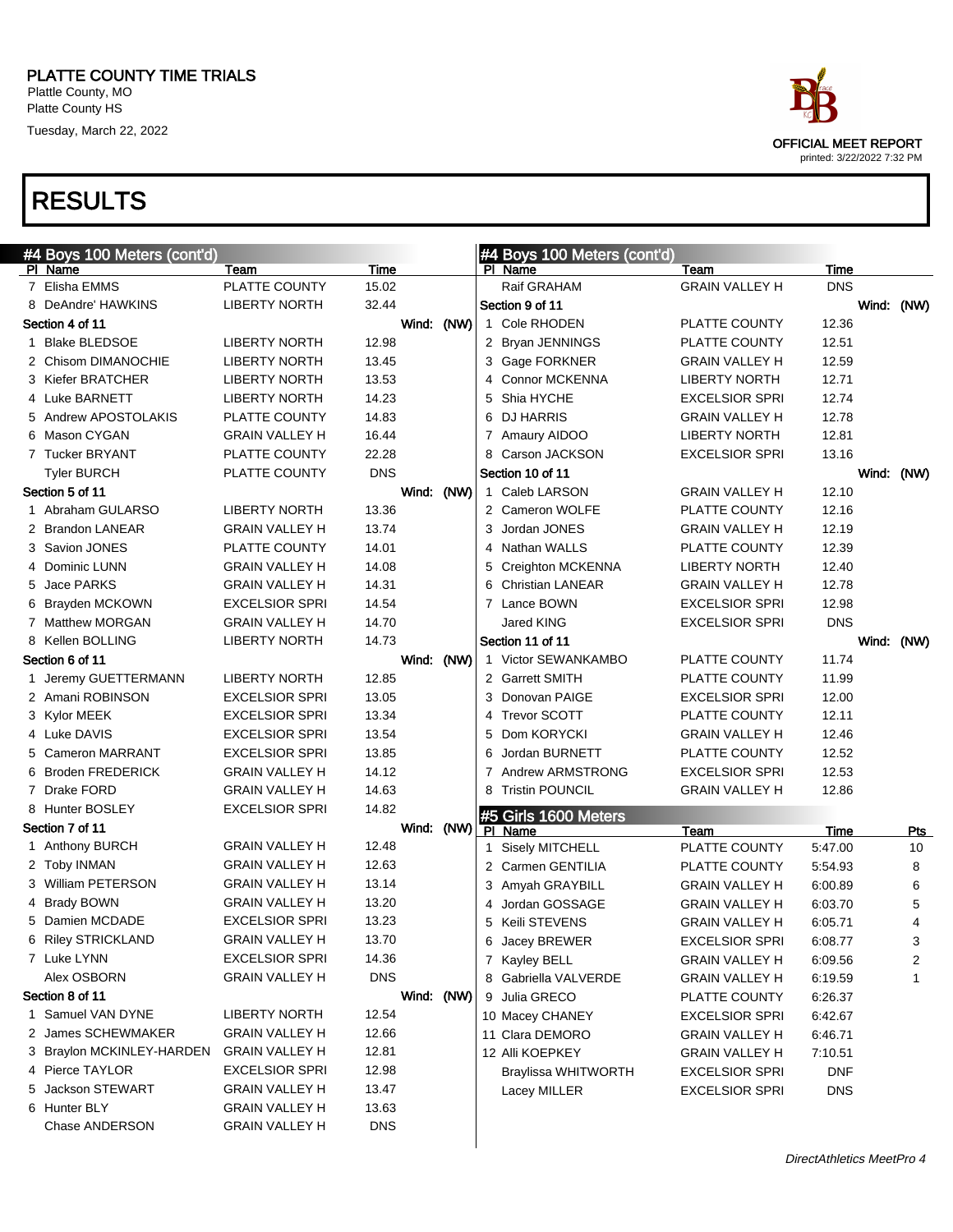| ace                        |
|----------------------------|
| OFFICIAL MEET REPORT       |
| printed: 3/22/2022 7:32 PM |

| #6 Boys 1600 Meters       |                       |             |             |                | #7 Girls 400 Meters (cont'd) |                       |             |                |
|---------------------------|-----------------------|-------------|-------------|----------------|------------------------------|-----------------------|-------------|----------------|
| PI Name                   | Team                  | <b>Time</b> |             | <u>Pts</u>     | PI Name                      | Team                  | Time        | $H(PI)$ Pts    |
| 1 Connor CURRENCE         | PLATTE COUNTY         | 4:56.11     |             | 10             | Cassidy GARZA                | <b>EXCELSIOR SPRI</b> | <b>DNS</b>  | 2              |
| 2 Mason WARTNER           | <b>EXCELSIOR SPRI</b> | 5:01.11     |             | 8              | Morgan SHIELDS               | PLATTE COUNTY         | <b>DNS</b>  | 1              |
| 3 Andrew JOHNSON          | PLATTE COUNTY         | 5:01.67     |             | 6              | Hannah MAND                  | PLATTE COUNTY         | <b>DNS</b>  | 4              |
| 4 Landon BARNES           | <b>GRAIN VALLEY H</b> | 5:05.42     |             | 5              | Lydia DOOLE                  | PLATTE COUNTY         | <b>DNS</b>  | $\overline{4}$ |
| 5 David ROBERSON          | <b>GRAIN VALLEY H</b> | 5:06.58     |             | 4              |                              |                       |             |                |
| 6 Nathan ALLEN            | <b>GRAIN VALLEY H</b> | 5:13.56     |             | 3              | <b>SECTION RESULTS</b>       |                       |             |                |
| 7 Tyler RUMORE            | <b>EXCELSIOR SPRI</b> | 5:13.87     |             | $\overline{2}$ | PI Name                      | Team                  | Time        |                |
| 8 Aspen NELSON            | PLATTE COUNTY         | 5:18.02     |             | $\mathbf{1}$   | Section 1 of 4               |                       |             |                |
| 9 Rylan SMITH             | <b>GRAIN VALLEY H</b> | 5:20.14     |             |                | 1 Addison SLOAN              | PLATTE COUNTY         | 1:07.21     |                |
| 10 Tanner JOHNSON         | PLATTE COUNTY         | 5:20.51     |             |                | 2 Rylee PICKETT              | PLATTE COUNTY         | 1:14.23     |                |
| 11 Kage AUDAS             | PLATTE COUNTY         | 5:22.09     |             |                | 3 Kylie RICHARDSON           | <b>LIBERTY NORTH</b>  | 1:17.04     |                |
| 12 Adrian BOBZIEN         | <b>GRAIN VALLEY H</b> | 5:29.74     |             |                | Anna SWENDDAL                | PLATTE COUNTY         | <b>DNS</b>  |                |
| 13 Braedyn SEJKORA        | <b>EXCELSIOR SPRI</b> | 5:35.17     |             |                | Morgan SHIELDS               | PLATTE COUNTY         | <b>DNS</b>  |                |
| 14 Tanner JENKS           | PLATTE COUNTY         | 5:46.17     |             |                | Section 2 of 4               |                       |             |                |
| 15 Benjamin LETCHER       | PLATTE COUNTY         | 5:49.14     |             |                | 1 Maggie MCBRATNEY           | PLATTE COUNTY         | 1:17.42     |                |
| 16 Shaymus IRELAND        | <b>GRAIN VALLEY H</b> | 5:52.23     |             |                | 2 Karsyn MCCARTNEY           | <b>LIBERTY NORTH</b>  | 1:17.73     |                |
| 17 Brayden MCKOWN         | <b>EXCELSIOR SPRI</b> | 8:22.07     |             |                | 3 Maycie MCLAUGHLIN          | <b>EXCELSIOR SPRI</b> | 1:20.50     |                |
| 18 Tanner AYERS           | PLATTE COUNTY         | 8:40.49     |             |                | 4 Candace JOHNSON            | <b>LIBERTY NORTH</b>  | 1:20.78     |                |
|                           |                       |             |             |                | 5 Bianca HOUSTON             | <b>LIBERTY NORTH</b>  | 1:32.48     |                |
| #7 Girls 400 Meters       |                       |             |             |                | 6 Catalina EDDY              | <b>LIBERTY NORTH</b>  | 1:41.62     |                |
| PI Name                   | Team                  | Time        | $H(PI)$ Pts |                | Averie ALLEN                 | <b>LIBERTY NORTH</b>  | <b>DNS</b>  |                |
| 1 Avery HUFFMAN           | <b>GRAIN VALLEY H</b> | 1:02.91     | 4(1)        | 10             | Cassidy GARZA                | <b>EXCELSIOR SPRI</b> | <b>DNS</b>  |                |
| 2 Emma Jane OGLE          | <b>GRAIN VALLEY H</b> | 1:04.03     | 4(2)        | 8              | Section 3 of 4               |                       |             |                |
| 3 Reagan FISHER           | <b>GRAIN VALLEY H</b> | 1:07.15     | 4(3)        | 6              | 1 Taelor MASON               | <b>GRAIN VALLEY H</b> | 1:10.93     |                |
| 4 Addison SLOAN           | PLATTE COUNTY         | 1:07.21     | 1(1)        | 5              | 2 Emma REED                  | PLATTE COUNTY         | 1:12.33     |                |
| 5 Molly MCBRATNEY         | PLATTE COUNTY         | 1:08.42     | 4(4)        | 4              | 3 Alaycia ROLLINS            | PLATTE COUNTY         | 1:16.08     |                |
| 6 Taelor MASON            | <b>GRAIN VALLEY H</b> | 1:10.93     | 3(1)        | 3              | 4 Raina MCDOWELL             | PLATTE COUNTY         | 1:17.25     |                |
| 7 Alyssa-michelle MORMINO | <b>EXCELSIOR SPRI</b> | 1:11.56     | 4(5)        | 2              | 5 Brooklyn SPENCER           | <b>GRAIN VALLEY H</b> | 1:19.06     |                |
| 8 Emma REED               | PLATTE COUNTY         | 1:12.33     | 3(2)        | $\mathbf{1}$   | 6 Chloe ALBERTSON            | <b>EXCELSIOR SPRI</b> | 1:19.80     |                |
| 9 Macey CHANEY            | <b>EXCELSIOR SPRI</b> | 1:13.25     | 4(6)        |                | 7 Breanna WILLIAMS           | <b>EXCELSIOR SPRI</b> | 1:27.47     |                |
| 10 Rylee PICKETT          | PLATTE COUNTY         | 1:14.23     | 1(2)        |                | 8 Kylie ALBERTSON            | <b>EXCELSIOR SPRI</b> | 1:33.61     |                |
| 11 Alaycia ROLLINS        | PLATTE COUNTY         | 1:16.08     | 3(3)        |                | Section 4 of 4               |                       |             |                |
| 12 Kylie RICHARDSON       | <b>LIBERTY NORTH</b>  | 1:17.04     | 1(3)        |                | 1 Avery HUFFMAN              | <b>GRAIN VALLEY H</b> | 1:02.91     |                |
| 13 Raina MCDOWELL         | PLATTE COUNTY         | 1:17.25     | 3(4)        |                | 2 Emma Jane OGLE             | <b>GRAIN VALLEY H</b> | 1:04.03     |                |
| 14 Maggie MCBRATNEY       | PLATTE COUNTY         | 1:17.42     | 2(1)        |                | 3 Reagan FISHER              | <b>GRAIN VALLEY H</b> | 1:07.15     |                |
| 15 Karsyn MCCARTNEY       | <b>LIBERTY NORTH</b>  | 1:17.73     | 2(2)        |                | 4 Molly MCBRATNEY            | PLATTE COUNTY         | 1:08.42     |                |
| 16 Brooklyn SPENCER       | <b>GRAIN VALLEY H</b> | 1:19.06     | 3(5)        |                | 5 Alyssa-michelle MORMINO    | <b>EXCELSIOR SPRI</b> | 1:11.56     |                |
| 17 Chloe ALBERTSON        | <b>EXCELSIOR SPRI</b> | 1:19.80     | 3(6)        |                | 6 Macey CHANEY               | <b>EXCELSIOR SPRI</b> | 1:13.25     |                |
| 18 Maycie MCLAUGHLIN      | <b>EXCELSIOR SPRI</b> | 1:20.50     | 2(3)        |                | Hannah MAND                  | PLATTE COUNTY         | <b>DNS</b>  |                |
| 19 Candace JOHNSON        | <b>LIBERTY NORTH</b>  | 1:20.78     | 2(4)        |                | Lydia DOOLE                  | PLATTE COUNTY         | <b>DNS</b>  |                |
| 20 Breanna WILLIAMS       | <b>EXCELSIOR SPRI</b> | 1:27.47     | 3(7)        |                | #8 Boys 400 Meters           |                       |             |                |
| 21 Bianca HOUSTON         | <b>LIBERTY NORTH</b>  | 1:32.48     | 2(5)        |                | PI Name                      | Team                  | <u>Time</u> | H(PI) Pts      |
| 22 Kylie ALBERTSON        | <b>EXCELSIOR SPRI</b> | 1:33.61     | 3(8)        |                | 1 Logan PRATT                | <b>GRAIN VALLEY H</b> | 52.10       | 6(1)<br>10     |
| 23 Catalina EDDY          | <b>LIBERTY NORTH</b>  | 1:41.62     | 2(6)        |                | 2 Brayden ESCHLIMAN          | PLATTE COUNTY         | 55.27       | 6(2)<br>8      |
| Averie ALLEN              | <b>LIBERTY NORTH</b>  | <b>DNS</b>  | 2           |                | 3 Bryan JENNINGS             | PLATTE COUNTY         | 56.50       | 6(3)<br>6      |
| Anna SWENDDAL             | PLATTE COUNTY         | <b>DNS</b>  | 1           |                | 4 Blaise VERTIN              | PLATTE COUNTY         | 57.04       | 5(1)<br>5      |
|                           |                       |             |             |                |                              |                       |             |                |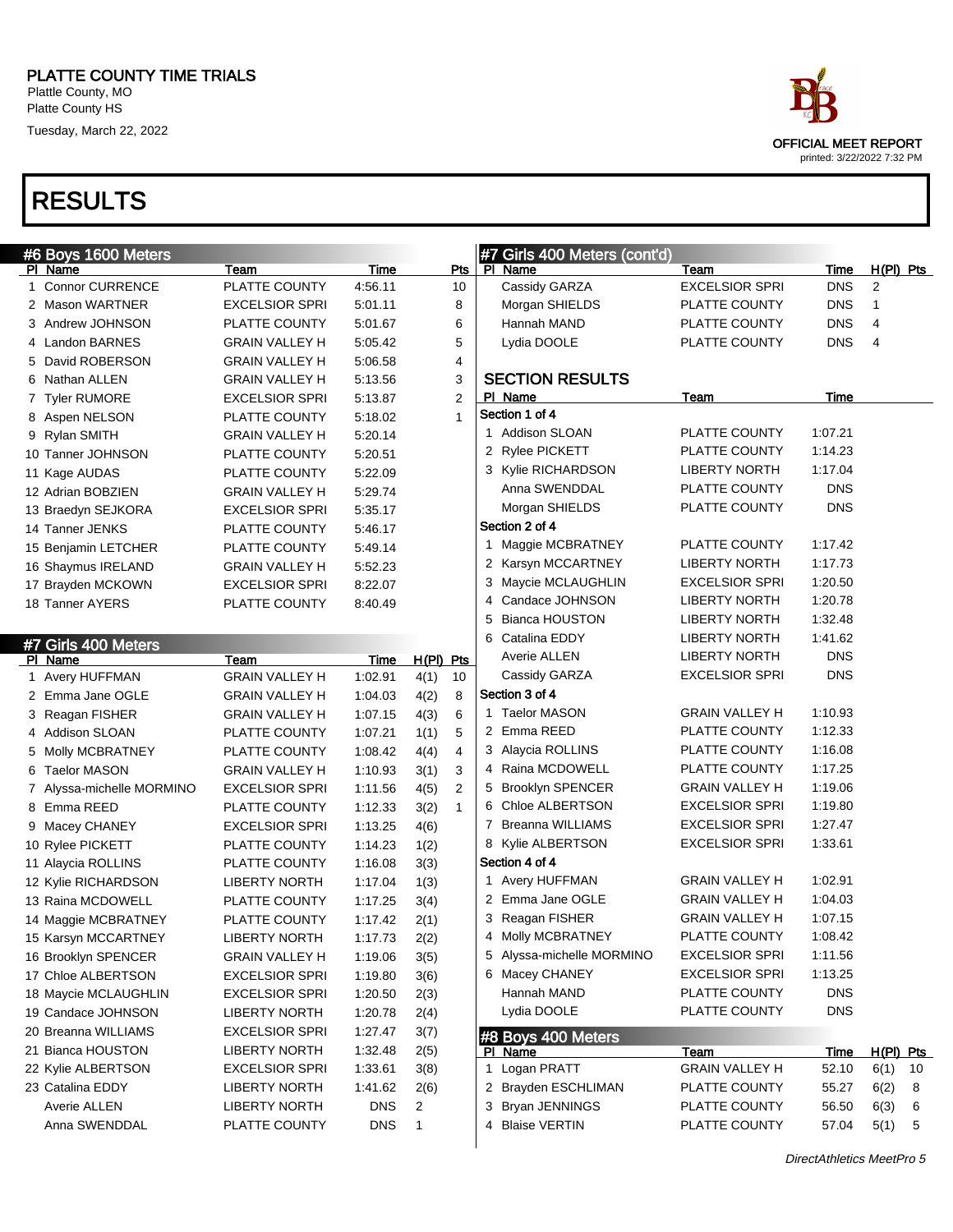| ace                        |
|----------------------------|
| OFFICIAL MEET REPORT       |
| printed: 3/22/2022 7:32 PM |

| #8 Boys 400 Meters (cont'd) |                       |             |                        | #8 Boys 400 Meters (cont'd)                                    |
|-----------------------------|-----------------------|-------------|------------------------|----------------------------------------------------------------|
| PI Name                     | Team                  | <b>Time</b> | $H(PI)$ Pts            | PI Name<br>Time<br>Team                                        |
| 5 Dylan BIETZ               | PLATTE COUNTY         | 57.19       | 6(4)<br>4              | 2 Tug THORNTON<br>PLATTE COUNTY<br>1:02.55                     |
| 6 James SCHEWMAKER          | <b>GRAIN VALLEY H</b> | 58.39       | 6(5)<br>3              | 3 Kyle ULRICH<br>PLATTE COUNTY<br>1:04.91                      |
| 7 Jaidon EVANS              | <b>LIBERTY NORTH</b>  | 59.67       | 4(1)<br>$\overline{2}$ | 4 Colton WHORTON<br>PLATTE COUNTY<br>1:07.35                   |
| 8 Joshua FRAKER             | PLATTE COUNTY         | 59.79       | 4(2)<br>$\mathbf{1}$   | 5 Jhordan STRAWN<br><b>LIBERTY NORTH</b><br>1:12.86            |
| 9 Joseph IBARRA-GUZMAN      | PLATTE COUNTY         | 59.91       | 6(6)                   | Section 2 of 6                                                 |
| 10 John PINEDO              | <b>LIBERTY NORTH</b>  | 1:00.03     | 1(1)                   | <b>Brett MUELLER</b><br>PLATTE COUNTY<br>1:03.22<br>1          |
| 11 Ty WILLIAMS              | <b>GRAIN VALLEY H</b> | 1:00.24     | 5(2)                   | 2 Braeden ONEILL<br><b>LIBERTY NORTH</b><br>1:03.89            |
| 12 Connor MCKENNA           | <b>LIBERTY NORTH</b>  | 1:01.54     | 5(3)                   | 3 Angel MUNOZ<br>PLATTE COUNTY<br>1:04.63                      |
| 13 Creighton MCKENNA        | <b>LIBERTY NORTH</b>  | 1:01.95     | 6(7)                   | 4 Zackary MCCALL<br>PLATTE COUNTY<br>1:05.22                   |
| 14 Tug THORNTON             | PLATTE COUNTY         | 1:02.55     | 1(2)                   | 5 Gavin NELSON<br><b>LIBERTY NORTH</b><br>1:05.85              |
| 15 Carson JACKSON           | <b>EXCELSIOR SPRI</b> | 1:02.82     | 6(8)                   | Cale NORRIS<br>PLATTE COUNTY<br>1:06.88<br>6                   |
| 16 Brett MUELLER            | PLATTE COUNTY         | 1:03.22     | 2(1)                   | 7 Hunter PARSONS<br><b>LIBERTY NORTH</b><br>1:08.30            |
| 17 Braeden ONEILL           | <b>LIBERTY NORTH</b>  | 1:03.89     | 2(2)                   | Patrick MCCOOL<br>PLATTE COUNTY<br><b>DNS</b>                  |
| 18 Angel MUNOZ              | PLATTE COUNTY         | 1:04.63     | 2(3)                   | Section 3 of 6                                                 |
| 19 Damien MCDADE            | <b>EXCELSIOR SPRI</b> | 1:04.70     | 5(4)                   | 1 Aidan LINDSEY<br>PLATTE COUNTY<br>1:05.92                    |
| 20 Kyle ULRICH              | PLATTE COUNTY         | 1:04.91     | 1(3)                   | 2 Jeremy GUETTERMANN<br><b>LIBERTY NORTH</b><br>1:08.86        |
| 21 Kellen BOLLING           | <b>LIBERTY NORTH</b>  | 1:05.03     | 5(5)                   | 3 Keegan GREEN<br><b>LIBERTY NORTH</b><br>1:10.08              |
| 22 Zackary MCCALL           | PLATTE COUNTY         | 1:05.22     | 2(4)                   | 4 Charles HAMES<br><b>LIBERTY NORTH</b><br>1:11.48             |
| 23 Riley STRICKLAND         | <b>GRAIN VALLEY H</b> | 1:05.35     | 5(6)                   | 5 Jayvyn GOODE<br><b>LIBERTY NORTH</b><br>1:18.58              |
| 24 Gavin NELSON             | <b>LIBERTY NORTH</b>  | 1:05.85     | 2(5)                   | <b>DNS</b><br>Evan MACCUISH<br>PLATTE COUNTY                   |
| 25 Aidan LINDSEY            | PLATTE COUNTY         | 1:05.92     | 3(1)                   | <b>DNS</b><br>Savion JONES<br>PLATTE COUNTY                    |
| 26 Kiefer BRATCHER          | <b>LIBERTY NORTH</b>  | 1:06.14     | 4(3)                   | <b>DNS</b><br>Michael JENKINS<br>PLATTE COUNTY                 |
| 27 Cale NORRIS              | PLATTE COUNTY         | 1:06.88     | 2(6)                   | Section 4 of 6                                                 |
| 28 Blake BLEDSOE            | <b>LIBERTY NORTH</b>  | 1:06.92     | 4(4)                   | Jaidon EVANS<br><b>LIBERTY NORTH</b><br>59.67<br>1             |
| 29 Colton WHORTON           | PLATTE COUNTY         | 1:07.35     | 1(4)                   | 2 Joshua FRAKER<br>PLATTE COUNTY<br>59.79                      |
| 30 Elisha EMMS              | PLATTE COUNTY         | 1:08.01     | 4(5)                   | 3 Kiefer BRATCHER<br><b>LIBERTY NORTH</b><br>1:06.14           |
| 31 Hunter PARSONS           | <b>LIBERTY NORTH</b>  | 1:08.30     | 2(7)                   | 4 Blake BLEDSOE<br><b>LIBERTY NORTH</b><br>1:06.92             |
| 32 Andrew APOSTOLAKIS       | PLATTE COUNTY         | 1:08.30     | 5(7)                   | 5 Elisha EMMS<br>PLATTE COUNTY<br>1:08.01                      |
| 33 Jeremy GUETTERMANN       | <b>LIBERTY NORTH</b>  | 1:08.86     | 3(2)                   | 6 Landon CHAPMAN<br><b>LIBERTY NORTH</b><br>1:09.17            |
| 34 Landon CHAPMAN           | <b>LIBERTY NORTH</b>  | 1:09.17     | 4(6)                   | <b>DNS</b><br>Roman GILCHRIST<br><b>LIBERTY NORTH</b>          |
| 35 Keegan GREEN             | <b>LIBERTY NORTH</b>  | 1:10.08     | 3(3)                   | Chisom DIMANOCHIE<br><b>LIBERTY NORTH</b><br><b>DNS</b>        |
| 36 Charles HAMES            | <b>LIBERTY NORTH</b>  | 1:11.48     | 3(4)                   | Section 5 of 6                                                 |
| 37 Jhordan STRAWN           | <b>LIBERTY NORTH</b>  | 1:12.86     | 1(5)                   | <b>Blaise VERTIN</b><br>PLATTE COUNTY<br>57.04<br>$\mathbf{1}$ |
| 38 William VIVIAN           | <b>EXCELSIOR SPRI</b> | 1:13.36     | 5(8)                   | 1:00.24<br>2 Ty WILLIAMS<br><b>GRAIN VALLEY H</b>              |
| 39 Jayvyn GOODE             | <b>LIBERTY NORTH</b>  | 1:18.58     | 3(5)                   | 3 Connor MCKENNA<br><b>LIBERTY NORTH</b><br>1:01.54            |
| Patrick MCCOOL              | PLATTE COUNTY         | <b>DNS</b>  | $\overline{2}$         | <b>EXCELSIOR SPRI</b><br>4 Damien MCDADE<br>1:04.70            |
| Evan MACCUISH               | PLATTE COUNTY         | DNS.        | 3                      | 5 Kellen BOLLING<br><b>LIBERTY NORTH</b><br>1:05.03            |
| Savion JONES                | PLATTE COUNTY         | <b>DNS</b>  | 3                      | 6 Riley STRICKLAND<br><b>GRAIN VALLEY H</b><br>1:05.35         |
| Michael JENKINS             | PLATTE COUNTY         | <b>DNS</b>  | 3                      | 7 Andrew APOSTOLAKIS<br>PLATTE COUNTY<br>1:08.30               |
| Roman GILCHRIST             | <b>LIBERTY NORTH</b>  | <b>DNS</b>  | 4                      | 8 William VIVIAN<br><b>EXCELSIOR SPRI</b><br>1:13.36           |
| Chisom DIMANOCHIE           | <b>LIBERTY NORTH</b>  | <b>DNS</b>  | 4                      | Section 6 of 6                                                 |
|                             |                       |             |                        | 1 Logan PRATT<br><b>GRAIN VALLEY H</b><br>52.10                |
| <b>SECTION RESULTS</b>      |                       |             |                        | 2 Brayden ESCHLIMAN<br>PLATTE COUNTY<br>55.27                  |
| PI Name                     | Team                  | Time        |                        | 3 Bryan JENNINGS<br>PLATTE COUNTY<br>56.50                     |
| Section 1 of 6              |                       |             |                        | 4 Dylan BIETZ<br>PLATTE COUNTY<br>57.19                        |
| 1 John PINEDO               | <b>LIBERTY NORTH</b>  | 1:00.03     |                        | 5 James SCHEWMAKER<br><b>GRAIN VALLEY H</b><br>58.39           |
|                             |                       |             |                        |                                                                |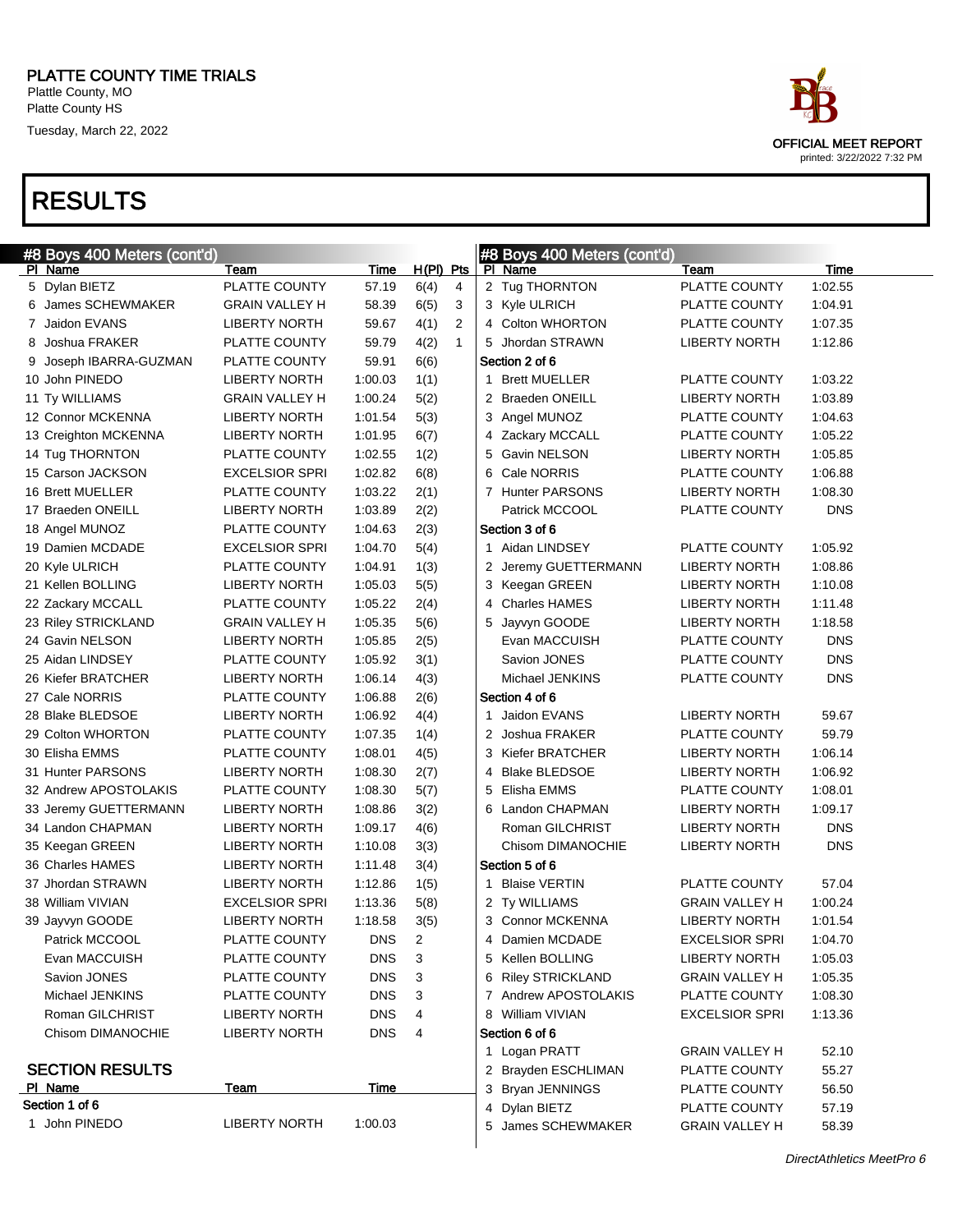# RESULTS

| #8 Boys 400 Meters (cont'd) |                       |             |                        | #11 Girls 800 Meters (cont'd) |                           |            |             |            |
|-----------------------------|-----------------------|-------------|------------------------|-------------------------------|---------------------------|------------|-------------|------------|
| PI Name                     | Team                  | Time        |                        | PI Name                       | Team                      | Time       |             | <b>Pts</b> |
| 6 Joseph IBARRA-GUZMAN      | PLATTE COUNTY         | 59.91       |                        | 6 Kayley BELL                 | <b>GRAIN VALLEY H</b>     | 2:54.29    |             | 3          |
| 7 Creighton MCKENNA         | <b>LIBERTY NORTH</b>  | 1:01.95     |                        | 7 Keili STEVENS               | <b>GRAIN VALLEY H</b>     | 2:55.41    |             | 2          |
| 8 Carson JACKSON            | <b>EXCELSIOR SPRI</b> | 1:02.82     |                        | Ava ISHMAEL<br>8              | <b>EXCELSIOR SPRI</b>     | 2:59.29    |             | 1          |
| #9 Girls 300m Hurdles       |                       |             |                        | Clara DEMORO<br>9             | <b>GRAIN VALLEY H</b>     | 3:07.87    |             |            |
| PI Name                     | Team                  | Time        | Pts                    | 10 Alyssa ARNDORFER           | <b>GRAIN VALLEY H</b>     | 3:10.99    |             |            |
| 1 Meah SALZMAN              | PLATTE COUNTY         | 56.61       | 10                     | 11 Emma SMITH                 | <b>GRAIN VALLEY H</b>     | 3:19.51    |             |            |
| 2 Mallory WILLIAMS          | <b>LIBERTY NORTH</b>  | 1:02.04     | 8                      | 12 Alli KOEPKEY               | <b>GRAIN VALLEY H</b>     | 3:21.28    |             |            |
| 3 Lauren HINES              | <b>LIBERTY NORTH</b>  | 1:02.04     | 6                      | 13 Kenadi BROWN               | PLATTE COUNTY             | 3:26.46    |             |            |
| 4 Alaeyah CHLEBORAD         | PLATTE COUNTY         | 1:05.28     | 5                      | 14 Jacey BREWER               | <b>EXCELSIOR SPRI</b>     | 3:28.97    |             |            |
|                             |                       |             |                        | 15 Audrey ISHMAEL             | <b>EXCELSIOR SPRI</b>     | 3:42.46    |             |            |
| #10 Boys 300m Hurdles       |                       |             |                        | Carmen GENTILIA               | PLATTE COUNTY             | <b>DNS</b> |             |            |
| PI Name                     | Team                  | Time        | H(PI) Pts              | <b>Keelin BREWER</b>          | <b>EXCELSIOR SPRI</b>     | <b>DNS</b> |             |            |
| 1 Gage FORKNER              | <b>GRAIN VALLEY H</b> | 43.86       | 10<br>2(1)             | <b>Braylissa WHITWORTH</b>    | <b>EXCELSIOR SPRI</b>     | <b>DNS</b> |             |            |
| 2 Gavin WILMES              | <b>EXCELSIOR SPRI</b> | 45.69       | 2(2)<br>8              | Sloan KASSEN                  | PLATTE COUNTY             | <b>DNS</b> |             |            |
| 3 Christian LANEAR          | <b>GRAIN VALLEY H</b> | 47.57       | 2(3)<br>6              | Macey CHANEY                  | <b>EXCELSIOR SPRI</b>     | <b>DNS</b> |             |            |
| 4 Caden MCGHEE              | PLATTE COUNTY         | 47.64       | 5<br>1(1)              |                               |                           |            |             |            |
| 5 Nathan TESTA              | <b>GRAIN VALLEY H</b> | 49.58       | 2(4)                   | #12 Boys 800 Meters           |                           |            |             |            |
| 6 Dominic SPEARS            | PLATTE COUNTY         | 49.66       | 1(2)<br>3              | PI Name                       | Team                      | Time       |             | <b>Pts</b> |
| 7 Jackson STEWART           | <b>GRAIN VALLEY H</b> | 50.31       | $\overline{2}$<br>2(5) | 1 Andrew EARLY                | PLATTE COUNTY             | 2:09.83    |             | 10         |
| 8 Isaiah SEYMOUR            | PLATTE COUNTY         | 51.11       | 1(3)<br>$\mathbf{1}$   | 2 Ryan MCCOY                  | PLATTE COUNTY             | 2:10.15    |             | 8          |
| 9 Joseph JAMES              | <b>EXCELSIOR SPRI</b> | 53.18       | 1(4)                   | 3 Rylan SMITH                 | <b>GRAIN VALLEY H</b>     | 2:18.55    |             | 6          |
| Ryan SCHMALZBACH            | <b>GRAIN VALLEY H</b> | <b>DNS</b>  | $\mathbf{1}$           | 4 Landon BARNES               | <b>GRAIN VALLEY H</b>     | 2:19.70    |             | 5          |
| <b>Braxton MOFFETT</b>      | <b>EXCELSIOR SPRI</b> | <b>DNS</b>  | 2                      | 5 Gavin JENKS                 | PLATTE COUNTY             | 2:20.04    |             | 4          |
|                             |                       |             |                        | 6 Nathan ALLEN                | <b>GRAIN VALLEY H</b>     | 2:20.51    |             | 3          |
| <b>SECTION RESULTS</b>      |                       |             |                        | 7 Ryan JOHNSON                | PLATTE COUNTY             | 2:27.53    |             | 2          |
| PI Name                     | Team                  | <b>Time</b> |                        | <b>Tyler RUMORE</b><br>8      | <b>EXCELSIOR SPRI</b>     | 2:28.99    |             | 1          |
| Section 1 of 2              |                       |             |                        | Jacob ZAPATA<br>9             | <b>EXCELSIOR SPRI</b>     | 2:32.50    |             |            |
| 1 Caden MCGHEE              | PLATTE COUNTY         | 47.64       |                        | 10 Adrian BOBZIEN             | <b>GRAIN VALLEY H</b>     | 2:33.54    |             |            |
| 2 Dominic SPEARS            | PLATTE COUNTY         | 49.66       |                        | 11 David ROBERSON             | <b>GRAIN VALLEY H</b>     | 2:37.04    |             |            |
| 3 Isaiah SEYMOUR            | PLATTE COUNTY         | 51.11       |                        | 12 Silas O'DELL               | <b>EXCELSIOR SPRI</b>     | 2:45.67    |             |            |
| 4 Joseph JAMES              | <b>EXCELSIOR SPRI</b> | 53.18       |                        | 13 Mason BERTRAND             | <b>GRAIN VALLEY H</b>     | 2:46.90    |             |            |
| Ryan SCHMALZBACH            | <b>GRAIN VALLEY H</b> | <b>DNS</b>  |                        | 14 Dylan SMITH                | PLATTE COUNTY             | 2:46.97    |             |            |
| Section 2 of 2              |                       |             |                        | 15 Connor GRAHAM              | PLATTE COUNTY             | 2:47.50    |             |            |
| 1 Gage FORKNER              | <b>GRAIN VALLEY H</b> | 43.86       |                        | 16 William VIVIAN             | <b>EXCELSIOR SPRI</b>     | 3:19.96    |             |            |
| 2 Gavin WILMES              | <b>EXCELSIOR SPRI</b> | 45.69       |                        | Shaymus IRELAND               | <b>GRAIN VALLEY H</b>     | <b>DNS</b> |             |            |
| 3 Christian LANEAR          | <b>GRAIN VALLEY H</b> | 47.57       |                        | Kade MEINKE                   | PLATTE COUNTY             | <b>DNS</b> |             |            |
| 4 Nathan TESTA              | <b>GRAIN VALLEY H</b> | 49.58       |                        | <b>Connor CURRENCE</b>        | PLATTE COUNTY             | <b>DNS</b> |             |            |
| 5 Jackson STEWART           | <b>GRAIN VALLEY H</b> | 50.31       |                        | Jace TRIMBLE                  | PLATTE COUNTY             | <b>DNS</b> |             |            |
| <b>Braxton MOFFETT</b>      | <b>EXCELSIOR SPRI</b> | <b>DNS</b>  |                        |                               |                           |            |             |            |
| #11 Girls 800 Meters        |                       |             |                        | #13 Girls 200 Meters          |                           |            |             |            |
| PI Name                     | Team                  | <b>Time</b> | Pts                    | PI Name                       | Team                      | Time       | $H(PI)$ Pts |            |
| 1 Sisely MITCHELL           | PLATTE COUNTY         | 2:39.65     | 10                     | 1 Riley SMITH                 | PLATTE COUNTY 29.04 (NW)  |            | 7(1)        | 10         |
| 2 Jordan GOSSAGE            | <b>GRAIN VALLEY H</b> | 2:49.22     | 8                      | 2 Emma Jane OGLE              | GRAIN VALLEY H 29.23 (NW) |            | 7(2)        | 8          |
| 3 Lydia DOOLE               | PLATTE COUNTY         | 2:51.06     | 6                      | 3 Avery HUFFMAN               | GRAIN VALLEY H 29.48 (NW) |            | 7(3)        | 6          |
| 4 Amyah GRAYBILL            | <b>GRAIN VALLEY H</b> | 2:51.27     | 5                      | 4 Triton DAVEY                | PLATTE COUNTY 29.66 (NW)  |            | 3(1)        | 5          |
| 5 Gabriella VALVERDE        | <b>GRAIN VALLEY H</b> | 2:53.59     | 4                      | 5 Molly MCBRATNEY             | PLATTE COUNTY 29.94 (NW)  |            | 7(4)        | 4          |

OFFICIAL MEET REPORT printed: 3/22/2022 7:32 PM

DirectAthletics MeetPro 7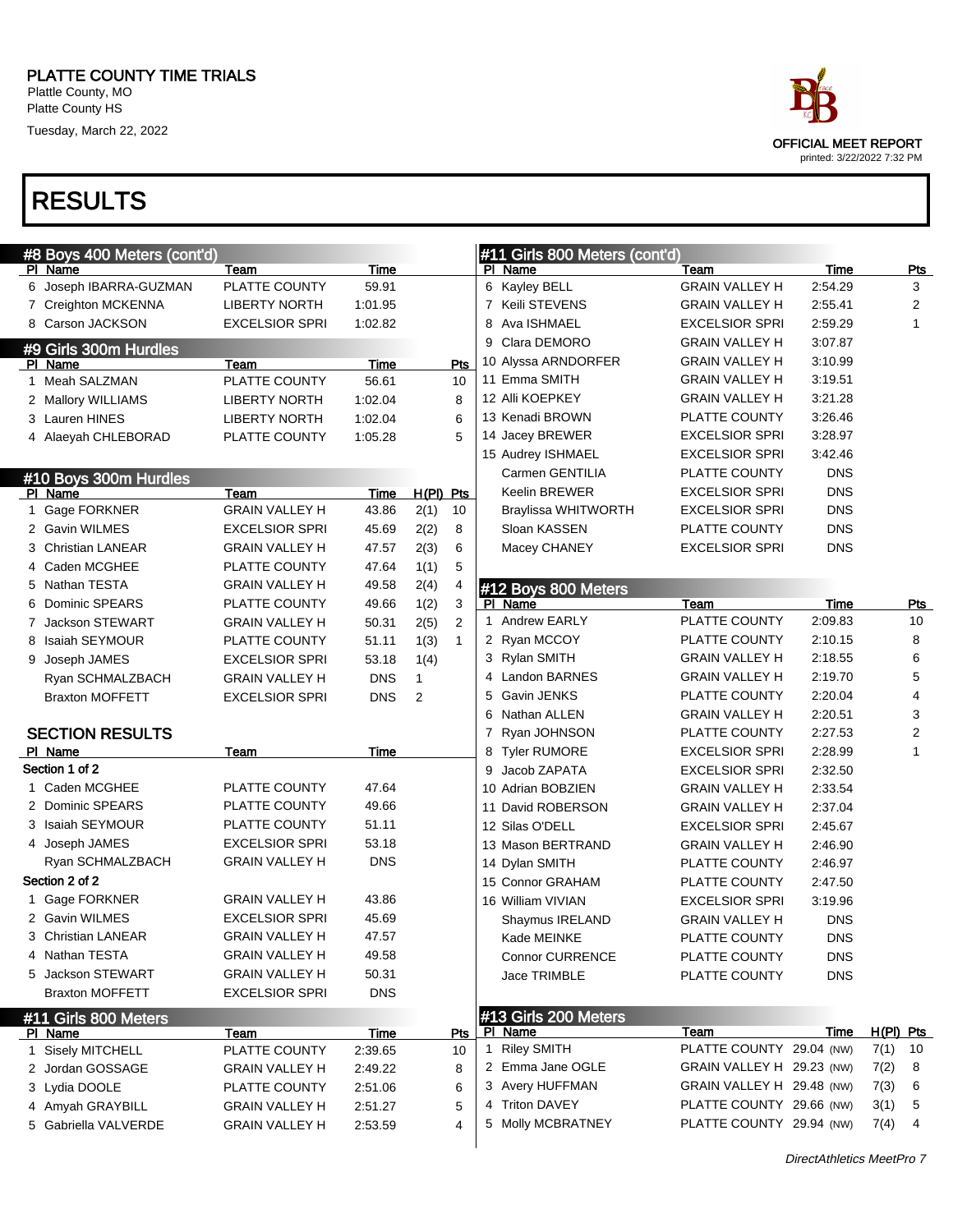

| #13 Girls 200 Meters (cont'd) |                           |            |                      | #13 Girls 200 Meters (cont'd) |                       |            |             |
|-------------------------------|---------------------------|------------|----------------------|-------------------------------|-----------------------|------------|-------------|
| PI Name                       | Team                      | Time       | $H(PI)$ Pts          | PI Name                       | Team                  | Time       | $H(PI)$ Pts |
| 6 Makayla TURNER              | PLATTE COUNTY 29.97 (NW)  |            | 3<br>7(5)            | Alani PRICE                   | <b>EXCELSIOR SPRI</b> | DNS (NW)   | 6           |
| 7 Hannah MAND                 | PLATTE COUNTY 30.20 (NW)  |            | 2<br>7(6)            |                               |                       |            |             |
| 8 Kierstin PARKER             | GRAIN VALLEY H 30.58 (NW) |            | 6(1)<br>$\mathbf{1}$ | <b>SECTION RESULTS</b>        |                       |            |             |
| 9 Yvette TORRES               | GRAIN VALLEY H 30.96 (NW) |            | 6(2)                 | PI Name                       | Team                  | Time       |             |
| 10 Alyssa-michelle MORMINO    | EXCELSIOR SPRI 31.02 (NW) |            | 5(1)                 | Section 1 of 7                |                       |            | Wind: (NW)  |
| 11 Payton STADEL              | PLATTE COUNTY 31.14 (NW)  |            | 7(7)                 | 1 Addison SLOAN               | PLATTE COUNTY         | 31.27      |             |
| 12 Caton DAY                  | GRAIN VALLEY H 31.22 (NW) |            | 6(3)                 | 2 Isabelle SALSMAN            | <b>GRAIN VALLEY H</b> | 32.62      |             |
| 13 Addison SLOAN              | PLATTE COUNTY 31.27 (NW)  |            | 1(1)                 | Victoria YAK                  | <b>LIBERTY NORTH</b>  | <b>DNS</b> |             |
| 14 Neveah CLAUSEN             | GRAIN VALLEY H 31.27 (NW) |            | 6(4)                 | Kylie RICHARDSON              | <b>LIBERTY NORTH</b>  | <b>DNS</b> |             |
| 15 Taelor MASON               | GRAIN VALLEY H 31.27 (NW) |            | 2(1)                 | Section 2 of 7                |                       |            | Wind: (NW)  |
| 16 Maya SULLIVAN              | PLATTE COUNTY 31.47 (NW)  |            | 7(8)                 | 1 Taelor MASON                | <b>GRAIN VALLEY H</b> | 31.27      |             |
| 17 Justice GOULDEN            | GRAIN VALLEY H 31.55 (NW) |            | 6(5)                 | 2 Dasia PARRISH               | PLATTE COUNTY         | 31.55      |             |
| 18 Dasia PARRISH              | PLATTE COUNTY 31.55 (NW)  |            | 2(2)                 | 3 Rylee PICKETT               | PLATTE COUNTY         | 32.51      |             |
| 19 Mia DELFIN                 | PLATTE COUNTY 31.68 (NW)  |            | 3(2)                 | 4 Maggie MCBRATNEY            | PLATTE COUNTY         | 33.18      |             |
| 20 Emma REED                  | PLATTE COUNTY 31.81 (NW)  |            | 6(6)                 | 5 Raina MCDOWELL              | PLATTE COUNTY         | 33.79      |             |
| 21 Morgan SHIELDS             | PLATTE COUNTY 32.11 (NW)  |            | 5(2)                 | 6 Candace JOHNSON             | <b>LIBERTY NORTH</b>  | 34.84      |             |
| 22 Elizabeth HORMELL          | EXCELSIOR SPRI 32.44 (NW) |            | 5(3)                 | <b>Emerson HUNSAKER</b>       | <b>LIBERTY NORTH</b>  | <b>DNS</b> |             |
| 23 Rylee PICKETT              | PLATTE COUNTY 32.51 (NW)  |            | 2(3)                 | Karsyn MCCARTNEY              | <b>LIBERTY NORTH</b>  | <b>DNS</b> |             |
| 24 Isabelle SALSMAN           | GRAIN VALLEY H 32.62 (NW) |            | 1(2)                 | Section 3 of 7                |                       |            | Wind: (NW)  |
| 25 Abigail COLLINS            | GRAIN VALLEY H 32.99 (NW) |            | 5(4)                 | 1 Triton DAVEY                | PLATTE COUNTY         | 29.66      |             |
| 26 Italia HAYWOOD             | GRAIN VALLEY H 33.16 (NW) |            | 3(3)                 | 2 Mia DELFIN                  | PLATTE COUNTY         | 31.68      |             |
| 27 Maggie MCBRATNEY           | PLATTE COUNTY 33.18 (NW)  |            | 2(4)                 | 3 Italia HAYWOOD              | <b>GRAIN VALLEY H</b> | 33.16      |             |
| 28 Alaycia ROLLINS            | PLATTE COUNTY 33.41 (NW)  |            | 5(5)                 | 4 Sidney FARR                 | PLATTE COUNTY         | 35.13      |             |
| 29 Madalyn GREEN              | EXCELSIOR SPRI 33.42 (NW) |            | 4(1)                 | 5 Bianca HOUSTON              | <b>LIBERTY NORTH</b>  | 36.94      |             |
| 30 Raina MCDOWELL             | PLATTE COUNTY 33.79 (NW)  |            | 2(5)                 | 6 Catalina EDDY               | <b>LIBERTY NORTH</b>  | 43.36      |             |
| 31 Celsi COFFEY               | GRAIN VALLEY H 34.39 (NW) |            | 5(6)                 | Emme ANDERSON                 | <b>LIBERTY NORTH</b>  | <b>DNS</b> |             |
| 32 ClystieJo DETRICK          | PLATTE COUNTY 34.65 (NW)  |            | 5(7)                 | Averie ALLEN                  | <b>LIBERTY NORTH</b>  | <b>DNS</b> |             |
| 33 Piper HARTIGAN             | GRAIN VALLEY H 34.74 (NW) |            | 5(8)                 | Section 4 of 7                |                       |            | Wind: (NW)  |
| 34 Candace JOHNSON            | LIBERTY NORTH 34.84 (NW)  |            | 2(6)                 | 1 Madalyn GREEN               | EXCELSIOR SPRI        | 33.42      |             |
| 35 Keya BUTLER                | GRAIN VALLEY H 34.89 (NW) |            | 4(2)                 | 2 Keya BUTLER                 | <b>GRAIN VALLEY H</b> | 34.89      |             |
| 36 Sidney FARR                | PLATTE COUNTY 35.13 (NW)  |            | 3(4)                 | 3 Anna SWENDDAL               | PLATTE COUNTY         | 35.23      |             |
| 37 Anna SWENDDAL              | PLATTE COUNTY 35.23 (NW)  |            | 4(3)                 | 4 Kylie ALBERTSON             | <b>EXCELSIOR SPRI</b> | 35.69      |             |
| 38 Kylie ALBERTSON            | EXCELSIOR SPRI 35.69 (NW) |            | 4(4)                 | 5 Chloe ALBERTSON             | <b>EXCELSIOR SPRI</b> | 35.90      |             |
| 39 Chloe ALBERTSON            | EXCELSIOR SPRI 35.90 (NW) |            | 4(5)                 | 6 Skylar HALL                 | <b>GRAIN VALLEY H</b> | 36.76      |             |
| 40 Skylar HALL                | GRAIN VALLEY H 36.76 (NW) |            | 4(6)                 | Macey CHANEY                  | EXCELSIOR SPRI        | <b>DNS</b> |             |
| 41 Bianca HOUSTON             | <b>LIBERTY NORTH</b>      | 36.94 (NW) | 3(5)                 | Maycie MCLAUGHLIN             | <b>EXCELSIOR SPRI</b> | <b>DNS</b> |             |
| 42 Catalina EDDY              | <b>LIBERTY NORTH</b>      | 43.36 (NW) | 3(6)                 | Section 5 of 7                |                       |            | Wind: (NW)  |
| Victoria YAK                  | <b>LIBERTY NORTH</b>      | DNS (NW)   | 1                    | 1 Alyssa-michelle MORMINO     | <b>EXCELSIOR SPRI</b> | 31.02      |             |
| Kylie RICHARDSON              | <b>LIBERTY NORTH</b>      | DNS (NW)   | 1                    | 2 Morgan SHIELDS              | PLATTE COUNTY         | 32.11      |             |
| <b>Emerson HUNSAKER</b>       | <b>LIBERTY NORTH</b>      | DNS (NW)   | 2                    | 3 Elizabeth HORMELL           | <b>EXCELSIOR SPRI</b> | 32.44      |             |
| Karsyn MCCARTNEY              | <b>LIBERTY NORTH</b>      | DNS (NW)   | $\overline{2}$       | 4 Abigail COLLINS             | <b>GRAIN VALLEY H</b> | 32.99      |             |
| Emme ANDERSON                 | <b>LIBERTY NORTH</b>      | DNS (NW)   | 3                    | 5 Alaycia ROLLINS             | PLATTE COUNTY         | 33.41      |             |
| Averie ALLEN                  | <b>LIBERTY NORTH</b>      | DNS (NW)   | 3                    | 6 Celsi COFFEY                | <b>GRAIN VALLEY H</b> | 34.39      |             |
| Macey CHANEY                  | <b>EXCELSIOR SPRI</b>     | DNS (NW)   | 4                    | 7 ClystieJo DETRICK           | PLATTE COUNTY         | 34.65      |             |
| Maycie MCLAUGHLIN             | <b>EXCELSIOR SPRI</b>     | DNS (NW)   | 4                    | 8 Piper HARTIGAN              | <b>GRAIN VALLEY H</b> | 34.74      |             |
| Breanna COONFARE              | <b>LIBERTY NORTH</b>      | DNS (NW)   | 6                    | Section 6 of 7                |                       |            | Wind: (NW)  |
|                               |                           |            |                      |                               |                       |            |             |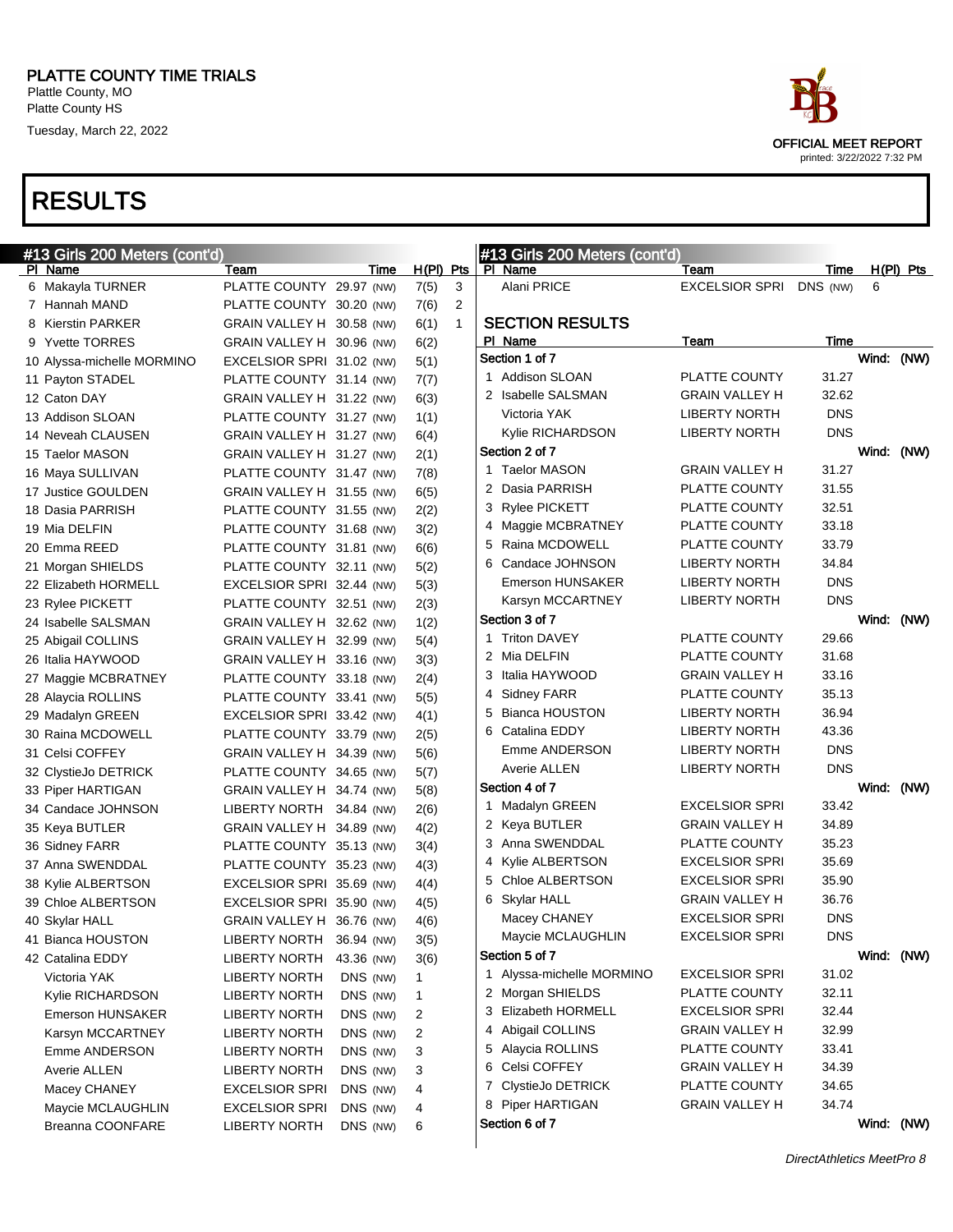Platte County HS

Tuesday, March 22, 2022

# OFFICIAL MEET REPORT printed: 3/22/2022 7:32 PM

| #13 Girls 200 Meters (cont'd) |                           |            |           |                | #14 Boys 200 Meters (cont'd) |                           |            |             |
|-------------------------------|---------------------------|------------|-----------|----------------|------------------------------|---------------------------|------------|-------------|
| PI Name                       | Team                      | Time       |           |                | PI Name                      | Team                      | Time       | $H(PI)$ Pts |
| 1 Kierstin PARKER             | <b>GRAIN VALLEY H</b>     | 30.58      |           |                | 28 Kiefer BRATCHER           | <b>LIBERTY NORTH</b>      | 27.91 (NW) | 5(1)        |
| 2 Yvette TORRES               | <b>GRAIN VALLEY H</b>     | 30.96      |           |                | 29 Dominic LUNN              | GRAIN VALLEY H 27.98 (NW) |            | 3(3)        |
| 3 Caton DAY                   | <b>GRAIN VALLEY H</b>     | 31.22      |           |                | 30 Kylor MEEK                | EXCELSIOR SPRI 27.99 (NW) |            | 7(2)        |
| 4 Neveah CLAUSEN              | <b>GRAIN VALLEY H</b>     | 31.27      |           |                | 31 Creighton MCKENNA         | LIBERTY NORTH             | 28.05 (NW) | 9(5)        |
| 5 Justice GOULDEN             | <b>GRAIN VALLEY H</b>     | 31.55      |           |                | 32 Blake BLEDSOE             | LIBERTY NORTH             | 28.12 (NW) | 6(1)        |
| 6 Emma REED                   | PLATTE COUNTY             | 31.81      |           |                | 33 Tug THORNTON              | PLATTE COUNTY 28.22 (NW)  |            | 2(3)        |
| Breanna COONFARE              | <b>LIBERTY NORTH</b>      | <b>DNS</b> |           |                | 34 Abraham GULARSO           | LIBERTY NORTH             | 28.38 (NW) | 6(2)        |
| Alani PRICE                   | <b>EXCELSIOR SPRI</b>     | <b>DNS</b> |           |                | 35 Aidan LINDSEY             | PLATTE COUNTY 28.58 (NW)  |            | 3(4)        |
| Section 7 of 7                |                           |            | Wind:     | (NW)           | 36 Jeremy GUETTERMANN        | LIBERTY NORTH             | 28.59 (NW) | 7(3)        |
| 1 Riley SMITH                 | <b>PLATTE COUNTY</b>      | 29.04      |           |                | 37 Broden FREDERICK          | GRAIN VALLEY H 28.88 (NW) |            | 4(2)        |
| 2 Emma Jane OGLE              | <b>GRAIN VALLEY H</b>     | 29.23      |           |                | 38 Archie WESLEY             | PLATTE COUNTY 28.91 (NW)  |            | 1(2)        |
| 3 Avery HUFFMAN               | <b>GRAIN VALLEY H</b>     | 29.48      |           |                | 39 Cale NORRIS               | PLATTE COUNTY 28.95 (NW)  |            | 2(4)        |
| 4 Molly MCBRATNEY             | PLATTE COUNTY             | 29.94      |           |                | 40 Jace PARKS                | GRAIN VALLEY H 29.01 (NW) |            | 7(4)        |
| 5 Makayla TURNER              | PLATTE COUNTY             | 29.97      |           |                | 41 Colton WHORTON            | PLATTE COUNTY 29.14 (NW)  |            | 1(3)        |
| 6 Hannah MAND                 | PLATTE COUNTY             | 30.20      |           |                | 42 Zackary MCCALL            | PLATTE COUNTY 29.26 (NW)  |            | 3(5)        |
| 7 Payton STADEL               | PLATTE COUNTY             | 31.14      |           |                | 43 Chisom DIMANOCHIE         | LIBERTY NORTH             | 29.85 (NW) | 6(3)        |
| 8 Maya SULLIVAN               | PLATTE COUNTY             | 31.47      |           |                | 44 Drake FORD                | GRAIN VALLEY H 29.91 (NW) |            | 4(3)        |
| #14 Boys 200 Meters           |                           |            |           |                | 45 Savion JONES              | PLATTE COUNTY 29.94 (NW)  |            | 3(6)        |
| PI Name                       | Team                      | Time       | H(PI) Pts |                | 46 Matthew MORGAN            | GRAIN VALLEY H 30.04 (NW) |            | 3(7)        |
| 1 Donovan PAIGE               | EXCELSIOR SPRI 24.82 (NW) |            | 11(1)     | 10             | 47 Hunter BOSLEY             | EXCELSIOR SPRI 30.14 (NW) |            | 8(7)        |
| 2 Cameron WOLFE               | PLATTE COUNTY 25.10 (NW)  |            | 1(1)      | 8              | 48 Andrew APOSTOLAKIS        | PLATTE COUNTY 30.22 (NW)  |            | 6(4)        |
| 3 Cole RHODEN                 | PLATTE COUNTY 25.25 (NW)  |            | 10(1)     | 6              | 49 Kellen BOLLING            | LIBERTY NORTH             | 30.47 (NW) | 6(5)        |
| 4 Jordan JONES                | GRAIN VALLEY H 25.30 (NW) |            | 11(2)     | 5              | 50 Landon CHAPMAN            | LIBERTY NORTH             | 30.70 (NW) | 5(2)        |
| 5 Nathan WALLS                | PLATTE COUNTY 25.50 (NW)  |            | 10(2)     | $\overline{4}$ | 51 Kyle ULRICH               | PLATTE COUNTY 30.81 (NW)  |            | 1(4)        |
| 6 Tristan MAGNUSON            | PLATTE COUNTY 25.66 (NW)  |            | 8(1)      | 3              | 52 Luke BARNETT              | LIBERTY NORTH             | 30.82 (NW) | 6(6)        |
| 7 Bryan JENNINGS              | PLATTE COUNTY 25.70 (NW)  |            | 9(1)      | $\overline{2}$ | 53 Elisha EMMS               | PLATTE COUNTY 31.15 (NW)  |            | 5(3)        |
| 8 Joseph IBARRA-GUZMAN        | PLATTE COUNTY 25.77 (NW)  |            | 8(2)      | $\mathbf{1}$   | 54 Jhordan STRAWN            | LIBERTY NORTH             | 31.24 (NW) | 2(5)        |
| 9 Dom KORYCKI                 | GRAIN VALLEY H 25.92 (NW) |            | 11(3)     |                | 55 Keegan GREEN              | LIBERTY NORTH             | 31.36 (NW) | 4(4)        |
| 10 Dylan BIETZ                | PLATTE COUNTY 25.94 (NW)  |            | 8(3)      |                | 56 Luke LYNN                 | EXCELSIOR SPRI 31.38 (NW) |            | 8(8)        |
| 11 Brayden ESCHLIMAN          | PLATTE COUNTY 26.00 (NW)  |            | 8(4)      |                | 57 Quinn TRAAS               | PLATTE COUNTY 33.25 (NW)  |            | 1(5)        |
| 12 Caleb LARSON               | GRAIN VALLEY H 26.11 (NW) |            | 10(3)     |                | 58 Mason CYGAN               | GRAIN VALLEY H 34.73 (NW) |            | 5(4)        |
| 13 Ty WILLIAMS                | GRAIN VALLEY H 26.37 (NW) |            | 9(2)      |                | <b>Hunter PARSONS</b>        | <b>LIBERTY NORTH</b>      | DNS (NW)   | 2           |
| 14 Andrew ARMSTRONG           | EXCELSIOR SPRI 26.38 (NW) |            | 11(4)     |                | Gavin NELSON                 | LIBERTY NORTH             | DNS (NW)   | 2           |
| 15 Brett MUELLER              | PLATTE COUNTY 26.48 (NW)  |            | 3(1)      |                | William PETERSON             | <b>GRAIN VALLEY H</b>     | DNS (NW)   | 2           |
| 16 Luke DAVIS                 | EXCELSIOR SPRI 26.73 (NW) |            | 8(5)      |                | Michael JENKINS              | <b>PLATTE COUNTY</b>      | DNS (NW)   | 3           |
| 17 Toby INMAN                 | GRAIN VALLEY H 26.76 (NW) |            | 8(6)      |                | DeAndre' HAWKINS             | LIBERTY NORTH             | DNS (NW)   | 4           |
| 18 John PINEDO                | LIBERTY NORTH 26.86 (NW)  |            | 2(1)      |                | Jayvyn GOODE                 | LIBERTY NORTH             | DNS (NW)   | 4           |
| 19 Chance MORELAND            | EXCELSIOR SPRI 26.89 (NW) |            | 9(3)      |                | Jaidon EVANS                 | <b>LIBERTY NORTH</b>      | DNS (NW)   | 4           |
| 20 Alex OSBORN                | GRAIN VALLEY H 26.89 (NW) |            | 7(1)      |                | Roman GILCHRIST              | <b>LIBERTY NORTH</b>      | DNS (NW)   | 4           |
| 21 Joshua FRAKER              | PLATTE COUNTY 27.06 (NW)  |            | 4(1)      |                | Brady BOWN                   | <b>GRAIN VALLEY H</b>     | DNS (NW)   | 6           |
| 22 Shia HYCHE                 | EXCELSIOR SPRI 27.24 (NW) |            | 10(4)     |                | Chase ANDERSON               | <b>GRAIN VALLEY H</b>     | DNS (NW)   | 6           |
| 23 Connor MCKENNA             | LIBERTY NORTH 27.36 (NW)  |            | 11(5)     |                | <b>Brandon LANEAR</b>        | <b>GRAIN VALLEY H</b>     | DNS (NW)   | 7           |
| 24 Patrick MCCOOL             | PLATTE COUNTY 27.40 (NW)  |            | 3(2)      |                | <b>Blaise VERTIN</b>         | PLATTE COUNTY             | DNS (NW)   | 7           |
| 25 Amaury AIDOO               | LIBERTY NORTH 27.54 (NW)  |            | 9(4)      |                | Damien MCDADE                | <b>EXCELSIOR SPRI</b>     | DNS (NW)   | 7           |
| 26 Angel MUNOZ                | PLATTE COUNTY 27.61 (NW)  |            | 2(2)      |                | Brayden MCKOWN               | <b>EXCELSIOR SPRI</b>     | DNS (NW)   | 7           |
| 27 Ethan WILLIAMS             | EXCELSIOR SPRI 27.79 (NW) |            | 10(5)     |                | Pierce TAYLOR                | EXCELSIOR SPRI            | DNS (NW)   | 9           |
|                               |                           |            |           |                |                              |                           |            |             |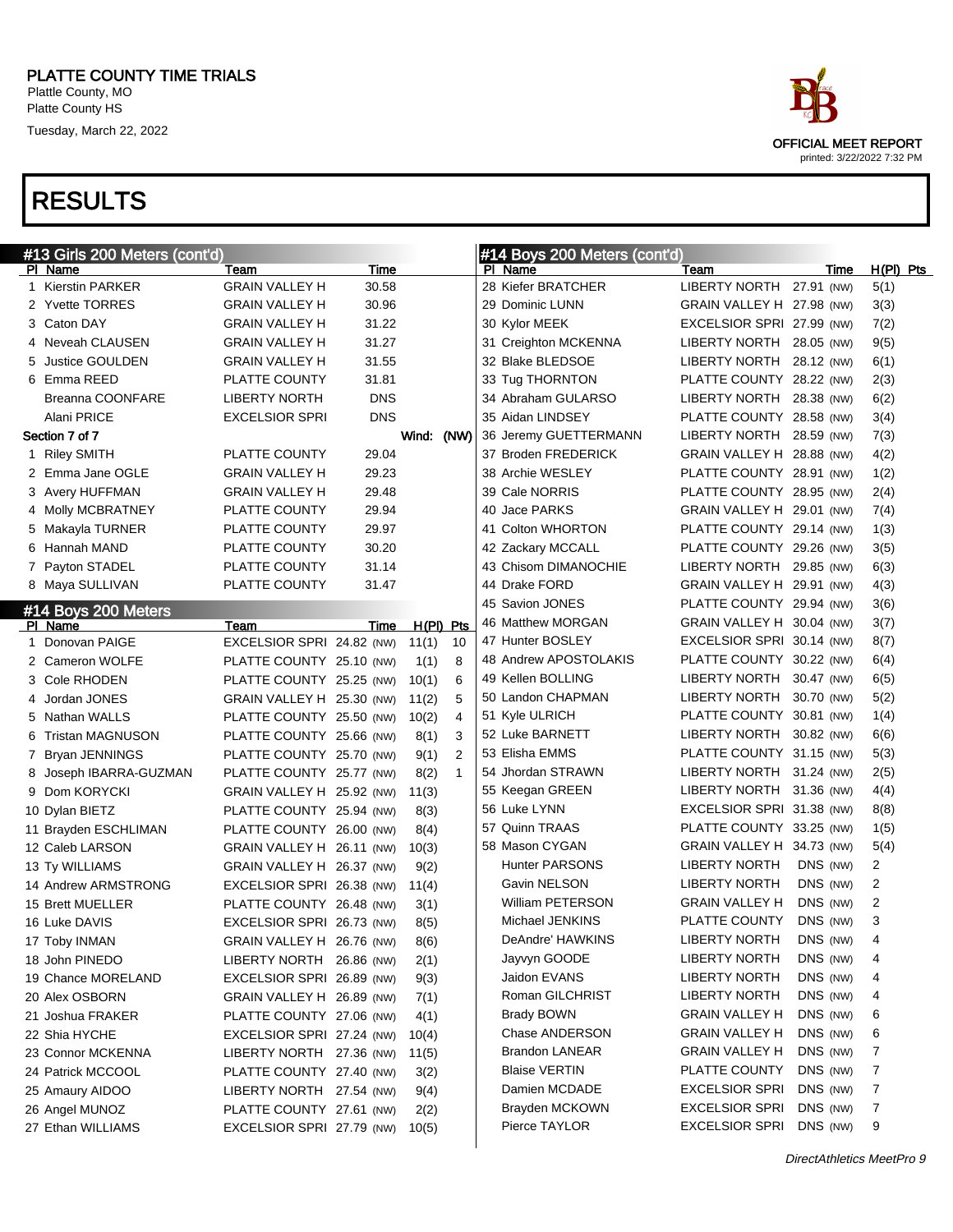#### PLATTE COUNTY TIME TRIALS Plattle County, MO

Platte County HS

Tuesday, March 22, 2022

| race                                                      |
|-----------------------------------------------------------|
| <b>OFFICIAL MEET REPORT</b><br>printed: 3/22/2022 7:32 PM |
|                                                           |

| #14 Boys 200 Meters (cont'd) |                       |            |            |             |   | #14 Boys 200 Meters (cont'd) |                       |            |            |  |
|------------------------------|-----------------------|------------|------------|-------------|---|------------------------------|-----------------------|------------|------------|--|
| PI Name                      | Team                  | Time       |            | $H(PI)$ Pts |   | PI Name                      | Team                  | Time       |            |  |
| Deagen BARBER                | <b>EXCELSIOR SPRI</b> | DNS (NW)   | 9          |             |   | 2 Landon CHAPMAN             | <b>LIBERTY NORTH</b>  | 30.70      |            |  |
| Samuel VAN DYNE              | <b>LIBERTY NORTH</b>  | DNS (NW)   | 9          |             |   | 3 Elisha EMMS                | PLATTE COUNTY         | 31.15      |            |  |
| Jordan BURNETT               | PLATTE COUNTY         | DNS (NW)   | 10         |             |   | 4 Mason CYGAN                | <b>GRAIN VALLEY H</b> | 34.73      |            |  |
| <b>Garrett SMITH</b>         | PLATTE COUNTY         | DNS (NW)   | 10         |             |   | Section 6 of 11              |                       |            | Wind: (NW) |  |
| Carson JACKSON               | <b>EXCELSIOR SPRI</b> | DNS (NW)   | 10         |             | 1 | <b>Blake BLEDSOE</b>         | <b>LIBERTY NORTH</b>  | 28.12      |            |  |
| Jared KING                   | <b>EXCELSIOR SPRI</b> | DNS (NW)   | 11         |             |   | 2 Abraham GULARSO            | <b>LIBERTY NORTH</b>  | 28.38      |            |  |
| <b>Tristin POUNCIL</b>       | <b>GRAIN VALLEY H</b> | DNS (NW)   | 11         |             |   | 3 Chisom DIMANOCHIE          | <b>LIBERTY NORTH</b>  | 29.85      |            |  |
| <b>Trevor SCOTT</b>          | PLATTE COUNTY         | DNS (NW)   | - 11       |             |   | 4 Andrew APOSTOLAKIS         | PLATTE COUNTY         | 30.22      |            |  |
|                              |                       |            |            |             |   | 5 Kellen BOLLING             | <b>LIBERTY NORTH</b>  | 30.47      |            |  |
| <b>SECTION RESULTS</b>       |                       |            |            |             |   | 6 Luke BARNETT               | <b>LIBERTY NORTH</b>  | 30.82      |            |  |
| PI Name                      | Team                  | Time       |            |             |   | <b>Brady BOWN</b>            | <b>GRAIN VALLEY H</b> | <b>DNS</b> |            |  |
| Section 1 of 11              |                       |            | Wind:      | (NW)        |   | Chase ANDERSON               | <b>GRAIN VALLEY H</b> | <b>DNS</b> |            |  |
| 1 Cameron WOLFE              | PLATTE COUNTY         | 25.10      |            |             |   | Section 7 of 11              |                       |            | Wind: (NW) |  |
| 2 Archie WESLEY              | PLATTE COUNTY         | 28.91      |            |             |   | 1 Alex OSBORN                | <b>GRAIN VALLEY H</b> | 26.89      |            |  |
| 3 Colton WHORTON             | PLATTE COUNTY         | 29.14      |            |             |   | 2 Kylor MEEK                 | <b>EXCELSIOR SPRI</b> | 27.99      |            |  |
| 4 Kyle ULRICH                | PLATTE COUNTY         | 30.81      |            |             |   | 3 Jeremy GUETTERMANN         | <b>LIBERTY NORTH</b>  | 28.59      |            |  |
| 5 Quinn TRAAS                | PLATTE COUNTY         | 33.25      |            |             |   | 4 Jace PARKS                 | <b>GRAIN VALLEY H</b> | 29.01      |            |  |
| Section 2 of 11              |                       |            | Wind: (NW) |             |   | <b>Brandon LANEAR</b>        | <b>GRAIN VALLEY H</b> | <b>DNS</b> |            |  |
| 1 John PINEDO                | <b>LIBERTY NORTH</b>  | 26.86      |            |             |   | <b>Blaise VERTIN</b>         | PLATTE COUNTY         | <b>DNS</b> |            |  |
| 2 Angel MUNOZ                | PLATTE COUNTY         | 27.61      |            |             |   | Damien MCDADE                | <b>EXCELSIOR SPRI</b> | <b>DNS</b> |            |  |
| 3 Tug THORNTON               | PLATTE COUNTY         | 28.22      |            |             |   | Brayden MCKOWN               | <b>EXCELSIOR SPRI</b> | <b>DNS</b> |            |  |
| 4 Cale NORRIS                | PLATTE COUNTY         | 28.95      |            |             |   | Section 8 of 11              |                       |            | Wind: (NW) |  |
| 5 Jhordan STRAWN             | <b>LIBERTY NORTH</b>  | 31.24      |            |             |   | 1 Tristan MAGNUSON           | PLATTE COUNTY         | 25.66      |            |  |
| <b>Hunter PARSONS</b>        | <b>LIBERTY NORTH</b>  | <b>DNS</b> |            |             |   | 2 Joseph IBARRA-GUZMAN       | PLATTE COUNTY         | 25.77      |            |  |
| Gavin NELSON                 | <b>LIBERTY NORTH</b>  | <b>DNS</b> |            |             |   | 3 Dylan BIETZ                | PLATTE COUNTY         | 25.94      |            |  |
| William PETERSON             | <b>GRAIN VALLEY H</b> | <b>DNS</b> |            |             |   | 4 Brayden ESCHLIMAN          | PLATTE COUNTY         | 26.00      |            |  |
| Section 3 of 11              |                       |            | Wind:      | (NW)        |   | 5 Luke DAVIS                 | <b>EXCELSIOR SPRI</b> | 26.73      |            |  |
| 1 Brett MUELLER              | PLATTE COUNTY         | 26.48      |            |             |   | 6 Toby INMAN                 | <b>GRAIN VALLEY H</b> | 26.76      |            |  |
| 2 Patrick MCCOOL             | PLATTE COUNTY         | 27.40      |            |             |   | 7 Hunter BOSLEY              | <b>EXCELSIOR SPRI</b> | 30.14      |            |  |
| 3 Dominic LUNN               | <b>GRAIN VALLEY H</b> | 27.98      |            |             |   | 8 Luke LYNN                  | <b>EXCELSIOR SPRI</b> | 31.38      |            |  |
| 4 Aidan LINDSEY              | PLATTE COUNTY         | 28.58      |            |             |   | Section 9 of 11              |                       |            | Wind: (NW) |  |
| 5 Zackary MCCALL             | PLATTE COUNTY         | 29.26      |            |             | 1 | <b>Bryan JENNINGS</b>        | PLATTE COUNTY         | 25.70      |            |  |
| 6 Savion JONES               | PLATTE COUNTY         | 29.94      |            |             |   | 2 Ty WILLIAMS                | <b>GRAIN VALLEY H</b> | 26.37      |            |  |
| 7 Matthew MORGAN             | <b>GRAIN VALLEY H</b> | 30.04      |            |             |   | 3 Chance MORELAND            | <b>EXCELSIOR SPRI</b> | 26.89      |            |  |
| Michael JENKINS              | PLATTE COUNTY         | <b>DNS</b> |            |             |   | 4 Amaury AIDOO               | <b>LIBERTY NORTH</b>  | 27.54      |            |  |
| Section 4 of 11              |                       |            | Wind: (NW) |             |   | 5 Creighton MCKENNA          | <b>LIBERTY NORTH</b>  | 28.05      |            |  |
| 1 Joshua FRAKER              | PLATTE COUNTY         | 27.06      |            |             |   | Pierce TAYLOR                | <b>EXCELSIOR SPRI</b> | <b>DNS</b> |            |  |
| 2 Broden FREDERICK           | <b>GRAIN VALLEY H</b> | 28.88      |            |             |   | Deagen BARBER                | <b>EXCELSIOR SPRI</b> | <b>DNS</b> |            |  |
| 3 Drake FORD                 | <b>GRAIN VALLEY H</b> | 29.91      |            |             |   | Samuel VAN DYNE              | <b>LIBERTY NORTH</b>  | <b>DNS</b> |            |  |
| 4 Keegan GREEN               | <b>LIBERTY NORTH</b>  | 31.36      |            |             |   | Section 10 of 11             |                       |            | Wind: (NW) |  |
| DeAndre' HAWKINS             | <b>LIBERTY NORTH</b>  | <b>DNS</b> |            |             |   | 1 Cole RHODEN                | PLATTE COUNTY         |            |            |  |
| Jayvyn GOODE                 | <b>LIBERTY NORTH</b>  | <b>DNS</b> |            |             |   |                              |                       | 25.25      |            |  |
| Jaidon EVANS                 | <b>LIBERTY NORTH</b>  | <b>DNS</b> |            |             |   | 2 Nathan WALLS               | PLATTE COUNTY         | 25.50      |            |  |
| Roman GILCHRIST              | <b>LIBERTY NORTH</b>  | <b>DNS</b> |            |             |   | 3 Caleb LARSON               | <b>GRAIN VALLEY H</b> | 26.11      |            |  |
| Section 5 of 11              |                       |            | Wind: (NW) |             |   | 4 Shia HYCHE                 | <b>EXCELSIOR SPRI</b> | 27.24      |            |  |
| 1 Kiefer BRATCHER            | <b>LIBERTY NORTH</b>  | 27.91      |            |             |   | 5 Ethan WILLIAMS             | <b>EXCELSIOR SPRI</b> | 27.79      |            |  |
|                              |                       |            |            |             |   | Jordan BURNETT               | PLATTE COUNTY         | <b>DNS</b> |            |  |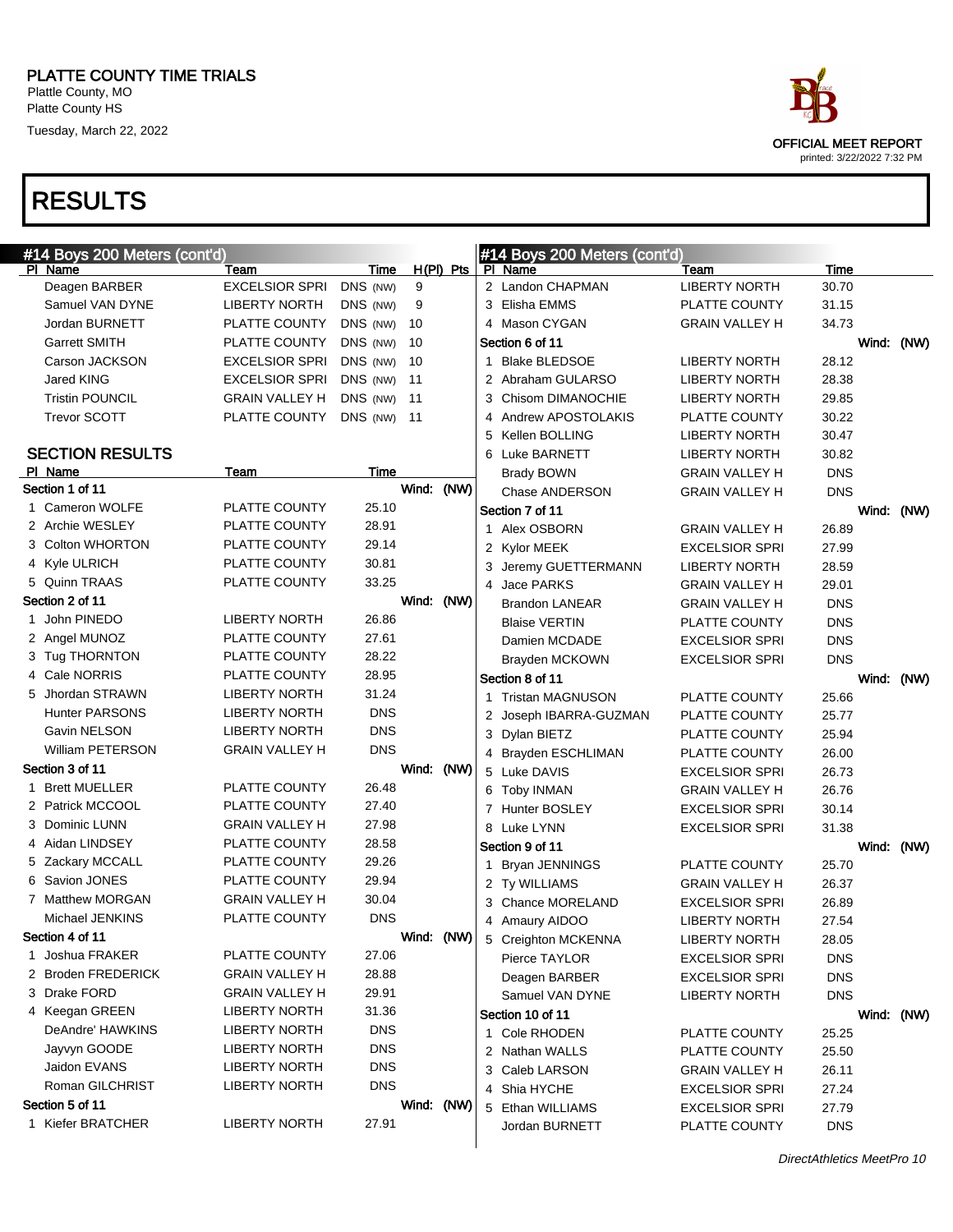#### PLATTE COUNTY TIME TRIALS

Plattle County, MO Platte County HS

Tuesday, March 22, 2022

# OFFICIAL MEET REPORT printed: 3/22/2022 7:32 PM

|   | #14 Boys 200 Meters (cont'd) |                       |             |            | #18 Girls Pole Vault (cont'd) |                           |              |            |              |
|---|------------------------------|-----------------------|-------------|------------|-------------------------------|---------------------------|--------------|------------|--------------|
|   | PI Name                      | Team                  | Time        |            | PI Name                       | Team                      |              | Mark       | <u>Pts</u>   |
|   | <b>Garrett SMITH</b>         | PLATTE COUNTY         | <b>DNS</b>  |            | Anna SWENDDAL                 | PLATTE COUNTY             |              | NΗ         |              |
|   | Carson JACKSON               | <b>EXCELSIOR SPRI</b> | <b>DNS</b>  |            | Breanna WILLIAMS              | <b>EXCELSIOR SPRI</b>     |              | <b>NH</b>  |              |
|   | Section 11 of 11             |                       |             | Wind: (NW) | Alaycia ROLLINS               | PLATTE COUNTY             |              | <b>NH</b>  |              |
|   | 1 Donovan PAIGE              | <b>EXCELSIOR SPRI</b> | 24.82       |            | Megan PRESTIA                 | <b>GRAIN VALLEY H</b>     |              | <b>DNS</b> |              |
|   | 2 Jordan JONES               | <b>GRAIN VALLEY H</b> | 25.30       |            | Alyssa CARVER                 | <b>GRAIN VALLEY H</b>     |              | <b>DNS</b> |              |
|   | 3 Dom KORYCKI                | <b>GRAIN VALLEY H</b> | 25.92       |            | <b>Hailey NEMETH</b>          | PLATTE COUNTY             |              | <b>DNS</b> |              |
|   | 4 Andrew ARMSTRONG           | <b>EXCELSIOR SPRI</b> | 26.38       |            | Maya SULLIVAN                 | PLATTE COUNTY             |              | <b>DNS</b> |              |
|   | 5 Connor MCKENNA             | <b>LIBERTY NORTH</b>  | 27.36       |            |                               |                           |              |            |              |
|   | Jared KING                   | <b>EXCELSIOR SPRI</b> | <b>DNS</b>  |            | #19 Boys Long Jump            |                           |              |            |              |
|   | <b>Tristin POUNCIL</b>       | <b>GRAIN VALLEY H</b> | <b>DNS</b>  |            | PI Name                       | Team                      |              | Mark       | <b>Pts</b>   |
|   | <b>Trevor SCOTT</b>          | PLATTE COUNTY         | <b>DNS</b>  |            | Cole RHODEN<br>$\mathbf{1}$   | PLATTE COUNTY 5.41m (NW)  |              |            | 10           |
|   | #15 Boys High Jump           |                       |             |            | 2 Ethan WILLIAMS              | EXCELSIOR SPRI 5.27m (NW) |              |            | 8            |
|   | PI Name                      | Team                  | Mark        | Pts        | 3 Andrew MCCLURE              | PLATTE COUNTY 5.16m (NW)  |              |            | 6            |
|   | 1 Dalton LAYTON              | <b>EXCELSIOR SPRI</b> | 1.72m       | 10         | 4 Anthony BURCH               | GRAIN VALLEY H            | 4.93m (NW)   |            | 5            |
|   | 2 Tristin POUNCIL            | <b>GRAIN VALLEY H</b> | 1.67m       | 8          | 5 Alex OSBORN                 | <b>GRAIN VALLEY H</b>     | 4.69m (NW)   |            | 4            |
|   | 3 Chance MORELAND            | <b>EXCELSIOR SPRI</b> | 1.62m       | 6          | 6 Archie WESLEY               | PLATTE COUNTY             | 4.58m (NW)   |            | 3            |
|   | 4 Braxton MOFFETT            | <b>EXCELSIOR SPRI</b> | 1.52m       | 5          | 7 Dylan BIETZ                 | PLATTE COUNTY 4.57m (NW)  |              |            | 2            |
|   | 5J Andrew MCCLURE            | PLATTE COUNTY         | 1.47m       | 4          | 8 Drake FORD                  | GRAIN VALLEY H            | 4.45m (NW)   |            | $\mathbf{1}$ |
|   | 6J Tristan MAGNUSON          | PLATTE COUNTY         | 1.47m       | 3          | 9 Nash BROWN                  | PLATTE COUNTY             | 4.37m (NW)   |            |              |
|   | 7J Riley STRICKLAND          | <b>GRAIN VALLEY H</b> | 1.47m       | 1.5        | 10 Brett MUELLER              | PLATTE COUNTY             | 4.32m (NW)   |            |              |
|   | 7J Nash BROWN                | PLATTE COUNTY         | 1.47m       | 1.5        | 11 Andrew ARMSTRONG           | <b>EXCELSIOR SPRI</b>     | 4.20m (NW)   |            |              |
|   | Nathan TESTA                 | <b>GRAIN VALLEY H</b> | <b>DNS</b>  |            | 12 Easton RYAN                | <b>EXCELSIOR SPRI</b>     | 4.19m (NW)   |            |              |
|   |                              |                       |             |            | 13 Isaiah SEYMOUR             | PLATTE COUNTY             | 4.14m (NW)   |            |              |
|   | #16 Girls High Jump          |                       |             |            | 14 Caiden WAITE               | GRAIN VALLEY H            | 3.99m (NW)   |            |              |
|   | PI Name                      | Team                  | <b>Mark</b> | Pts        | 15 Cameron VALE               | GRAIN VALLEY H            | $3.84m$ (NW) |            |              |
|   | 1 Megan DAVIES               | <b>GRAIN VALLEY H</b> | 1.32m       | 6          | 16 Tye COLLINS                | <b>LIBERTY NORTH</b>      | 3.82m (NW)   |            |              |
|   | 1 Addyson SCHLAKE            | PLATTE COUNTY         | 1.32m       | 6          | 17 Gavin JOHNSON              | <b>LIBERTY NORTH</b>      | 3.74m (NW)   |            |              |
|   | 1 Abigail COLLINS            | <b>GRAIN VALLEY H</b> | 1.32m       | 6          | 18 Quinn TRAAS                | PLATTE COUNTY             | $3.43m$ (NW) |            |              |
|   | 1 Chloe PEGLER               | PLATTE COUNTY         | 1.32m       | 6          | 19 Mason CYGAN                | GRAIN VALLEY H 2.84m (NW) |              |            |              |
| 1 | <b>Isabelle SALSMAN</b>      | <b>GRAIN VALLEY H</b> | 1.32m       | 6          | <b>Brandon LANEAR</b>         | <b>GRAIN VALLEY H</b>     | NM (NW)      |            |              |
|   | 1 Karlee RIGGS               | PLATTE COUNTY         | 1.32m       | 6          | Caden MCGHEE                  | PLATTE COUNTY             | NM (NW)      |            |              |
|   | Laney PADGETT                | <b>EXCELSIOR SPRI</b> | <b>DNS</b>  |            | Hayden TAPP                   | <b>LIBERTY NORTH</b>      | NM (NW)      |            |              |
|   | Kayla GALLAGHER              | <b>GRAIN VALLEY H</b> | <b>DNS</b>  |            | Elisha EMMS                   | PLATTE COUNTY             | NM (NW)      |            |              |
|   | Alani PRICE                  | <b>EXCELSIOR SPRI</b> | <b>DNS</b>  |            | <b>Matthew MORGAN</b>         | <b>GRAIN VALLEY H</b>     | NM (NW)      |            |              |
|   | Makenzie RYERSON             | PLATTE COUNTY         | <b>DNS</b>  |            | Jacob ZAPATA                  | <b>EXCELSIOR SPRI</b>     | DNS (NW)     |            |              |
|   | Madison HOYT                 | PLATTE COUNTY         | <b>DNS</b>  |            | Hunter BLY                    | GRAIN VALLEY H            | DNS (NW)     |            |              |
|   | Caton DAY                    | <b>GRAIN VALLEY H</b> | <b>DNS</b>  |            | Nathan TESTA                  | <b>GRAIN VALLEY H</b>     | DNS (NW)     |            |              |
|   | Reese PICKETT                | PLATTE COUNTY         | <b>DNS</b>  |            | Pierce TAYLOR                 | <b>EXCELSIOR SPRI</b>     | DNS (NW)     |            |              |
|   |                              |                       |             |            | Kollin HANSULD                | <b>GRAIN VALLEY H</b>     | DNS (NW)     |            |              |
|   | #18 Girls Pole Vault         |                       |             |            | David ROBERSON                | <b>GRAIN VALLEY H</b>     | DNS (NW)     |            |              |
|   | PI Name                      | Team                  | Mark        | <b>Pts</b> | William PETERSON              | <b>GRAIN VALLEY H</b>     | DNS (NW)     |            |              |
|   | 1 Morgan DARLING             | <b>GRAIN VALLEY H</b> | 1.83m       | 9          | Jordan JONES                  | <b>GRAIN VALLEY H</b>     | DNS (NW)     |            |              |
|   | 1 Reagan BLOCK               | <b>EXCELSIOR SPRI</b> | 1.83m       | 9          | Braylon MCKINLEY-HARDEN       | <b>GRAIN VALLEY H</b>     | DNS (NW)     |            |              |
|   | 3 Keelin BREWER              | <b>EXCELSIOR SPRI</b> | 1.52m       | 5.5        | Raif GRAHAM                   | <b>GRAIN VALLEY H</b>     | DNS (NW)     |            |              |
|   | 3 Kenzie PALMER              | PLATTE COUNTY         | 1.52m       | 5.5        | Victor SEWANKAMBO             | PLATTE COUNTY             | DNS (NW)     |            |              |
|   | 5J Hailey ROYER              | PLATTE COUNTY         | 1.52m       | 4          |                               |                           |              |            |              |